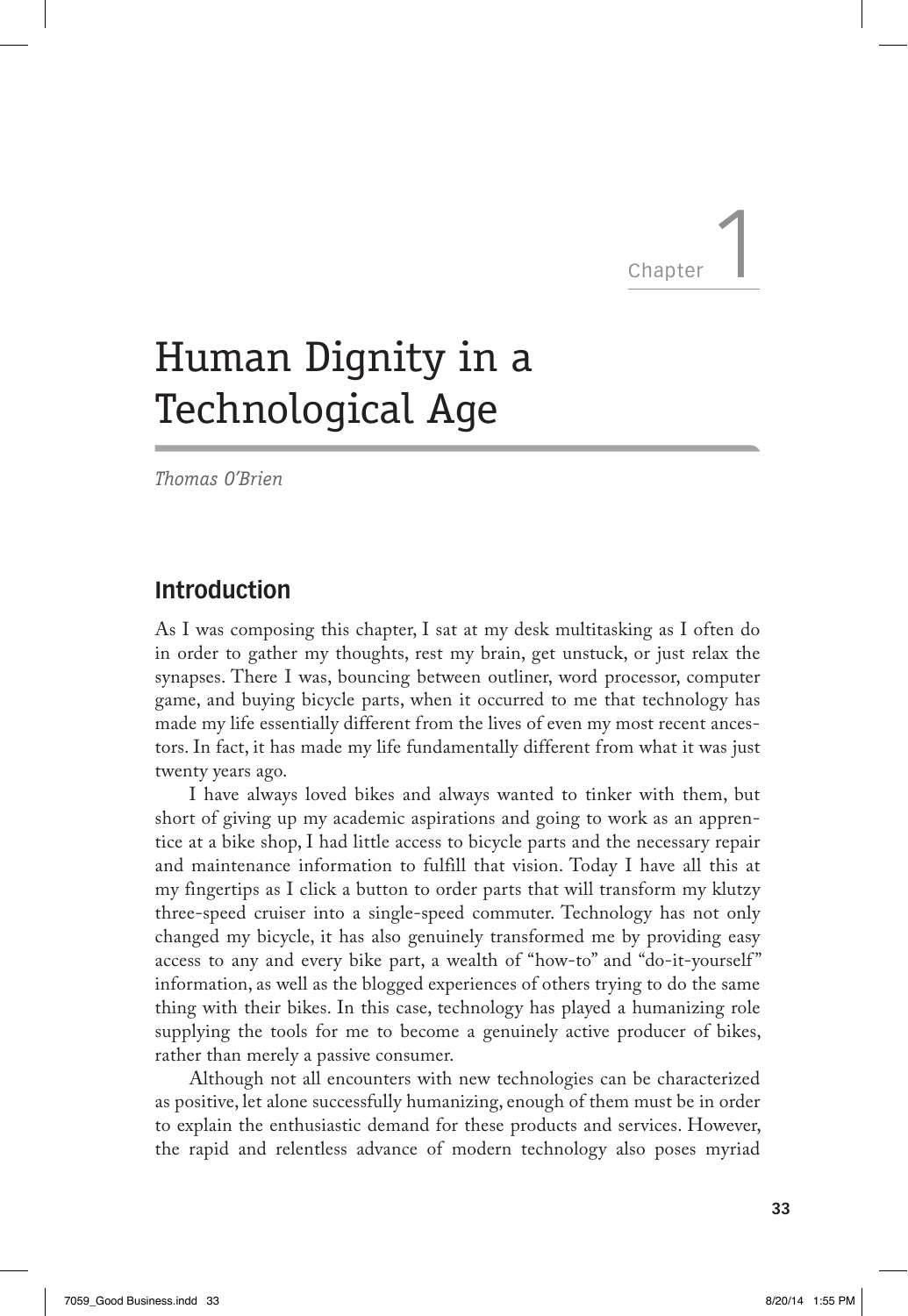challenges to the ways people conceive, perceive, and make sense of the world. Cutting-edge technologies are both pervasive and invasive; they touch every aspect of life whether one is aware of it or not. The spread of technology in modern Western societies raises questions not only about appropriate use, efficient application, and useable interface but also about technology's capacity to alter the ways people think about themselves and other humans.<sup>1</sup>

Many argue that advanced technology is at a critical crossroad, where its power to alter the environment and one's very self is such that each new advance has a sort of ontological, or fundamental, potential to transform the definition of what it means to be a human living on this planet in the context of a community of humans and other living creatures.2 Many also claim that as technology progresses further and as the definition of the self becomes more and more distinct from the relatively stable conceptions of humanity that have held sway for eons, the understanding of human dignity will likewise evolve.3 The key lies in the capacity to develop technologies that are both efficient and humanizing, effective and dignified.4 Some would claim that technologists focus more on the former than the latter and that questions about humanity and dignity will always require the attention of those creating and consuming the latest technological advances.

#### **The Historical Roots of the Human Dignity Tradition**

The belief that humans, by their very nature, are valuable in ways that are both quantitatively and qualitatively different from all other creatures has been a consistent theme since the dawn of Western philosophical and theological traditions.5 This conception of the human as uniquely valuable has formed the foundation for most ethical systems in Western culture and has undergirded

<sup>1.</sup> Oswald, Bayer. "Self-Creation? On the Dignity of Human Beings," *Modern Theology* 20, no. 2 (April 01, 2004): 286–87.

<sup>2.</sup> Similar arguments are being made in other academic disciplines. See David Gurnham, "The Mysteries of Human Dignity and the Brave New World of Human Cloning," *Social & Legal Studies* 14, no. 2 ( June 2005): 197–214.

<sup>3.</sup> Others have recently made similar claims: Elaine Graham, "The 'End' of the Human or the End of the 'Human'? Human Dignity in Technological Perspective," in *God and Human Dignity* (Grand Rapids: William B. Eerdmans, 2006), 263–281; and Christoph Schwöbel, "Recovering Human Dignity," in *God and Human Dignity*, 44–58.

<sup>4.</sup> UNESCO has recently called on developers of advanced technologies to consider the impact of their creations on human dignity and human rights. "Reflections on the UNESCO Draft Declaration on Bioethics and Human Rights," *Developing World Bioethics* 5, no. 3 (September 2005): 197–209.

<sup>5.</sup> J. Prescott Johnson, "The Idea of Human Dignity in Classical and Christian Thought*.*" *Journal of Thought* 6 ( January 01, 1971): 23–37.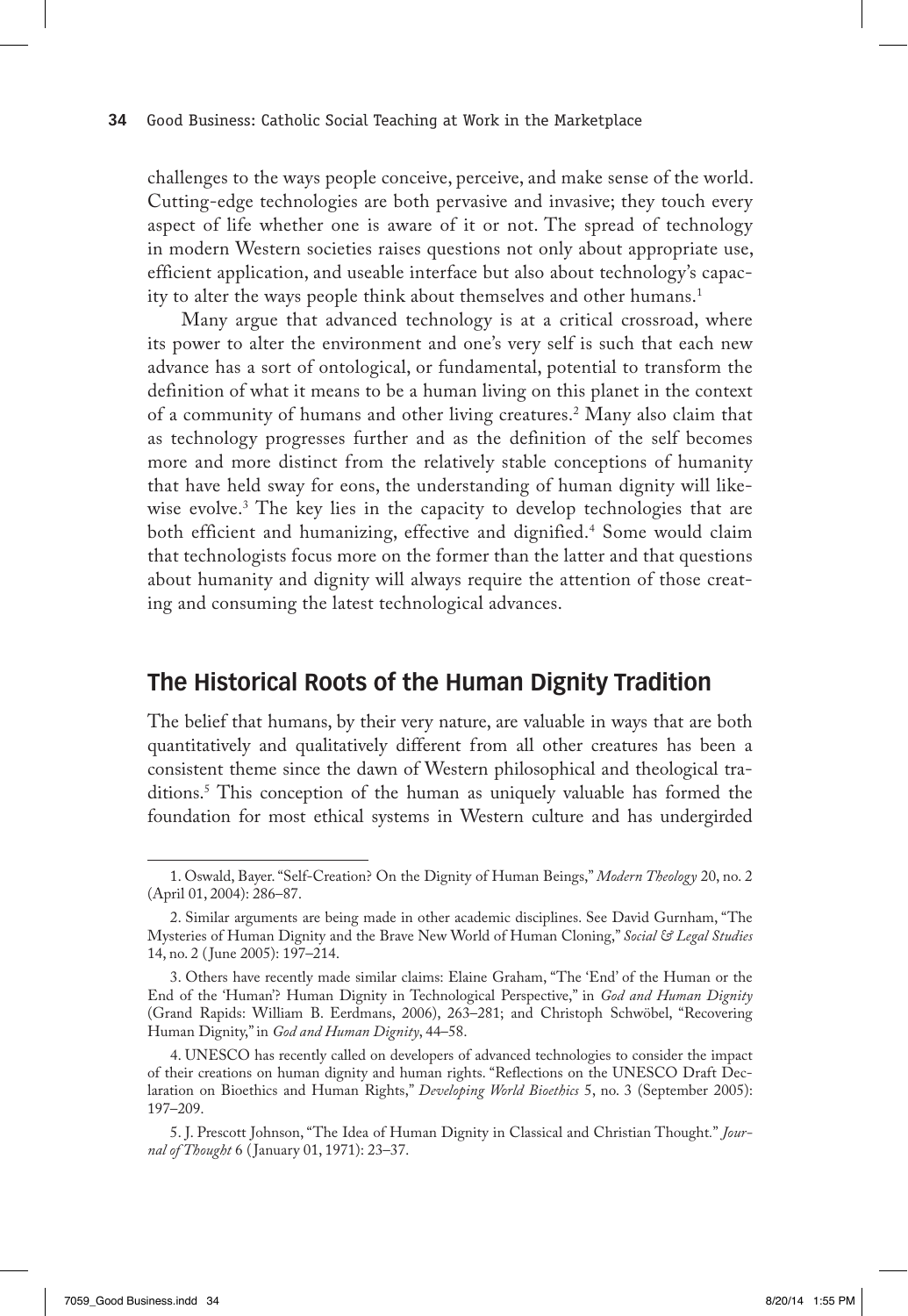conceptions of social justice and human rights.6 All Western governments rely on this conception of the human to support their most important laws and democratic structures. In fact, it is hard to overestimate the importance of the notion that all persons share a dignity that is equal and inviolable. If some stroke of dark magic were to erase this concept from humanity's collective memory, it is not hard to imagine human existence devolving into the solitary, poor, nasty, brutish, and short state of war that Thomas Hobbes wrote about in *Leviathan.*<sup>7</sup>

#### Biblical and Theological Roots of Human Dignity

Western theories of human dignity have their theological origins in the creation stories of Genesis, which present the human as the climax of God's creative activity. In addition, Genesis affirms that humans are purposefully created to resemble God and that this semblance is rooted in the dominion humans have over the rest of creation.

Then God said: Let us make human beings in our image, after our likeness. Let them have dominion over the fish of the sea, the birds of the air, the tame animals, and the wild animals, and all the creatures that crawl on the earth.

God created mankind in his image; in the image of God he created them; male and female he created them.

God blessed them and God said to them: Be fertile and multiply; fill the earth and subdue it. Have dominion over the fish of the sea, the birds of the air, and all the living things that crawl on the earth. (Genesis 1:26–28)

The second chapter of Genesis begins the long scriptural exposé of the dimensions of human nature, explicating both the glorious and the dangerous elements of what God has bestowed on this special creature. Humans have choice and the power to guide their own destinies, but these characteristics carry with them the potential to choose foolishly and the capacity to inflict great evil.<sup>8</sup>

<sup>6.</sup> Martin A. Bertman, "The Theoretical Instability and Practical Progress of Human Rights." *International Journal of Human Rights* 8, no. 1 (Spring 2004): 99.

<sup>7.</sup> Thomas Hobbes, *Leviathan,* edited with introduction by J. C. A. Gaskin (New York: Oxford University Press, 1996), 84.

<sup>8.</sup> Oswald Bayer more fully explores the negative side of this will to create in his article, which attempts to theologically unpack the human impulse to "self-create" in the age of advanced genetic technologies. Oswald Bayer, "Self-Creation? On the Dignity of Human Beings," *Modern Theology* 20, no. 2 (April 2004): 275–90.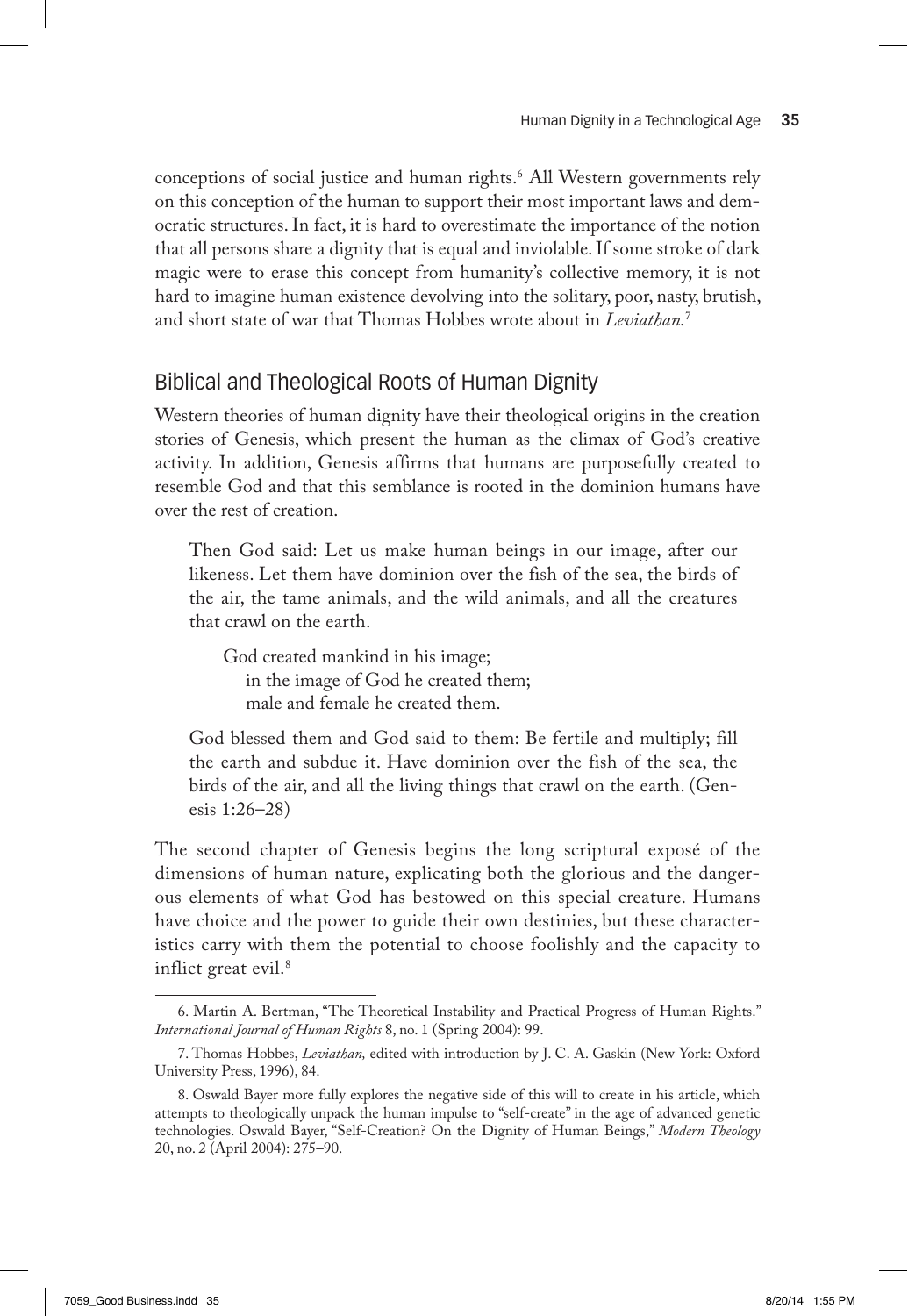It is because of this frightening potential for evil that Christians believe God sent Jesus in order to redeem humanity from the grip of sinfulness. Jesus reminds his followers that every hair on their heads has been counted and that the God who cares about all living creatures cares for humans more than any other creature (Matthew 6:25–34). Jesus reinforces the notion of human dignity by taking a special interest in the poor and explicitly choosing to live, preach, and minister to the poor rather than associate with social peers and the upper classes. Many Christians believe that Jesus' preferential association with the poor highlights the truth that it is human nature and not wealth or social status that gives humans value in the eyes of God (Mark 9:33–37). This interpretation sees Jesus as opting for those who have no wealth or status because the poor represent humanity stripped of the artificial and superficial value placed on humans by social structures. The poor represent naked humanity both literally and figuratively.

From these and other scriptural seeds springs Christian theological anthropology. When viewed from the context of the entire witness of the creative event, Christian theologians have concluded that, in a special way and unlike other creatures, "human persons are willed by God: they are imprinted with God's image."9 Each human carries the spark of the divine, which endows persons with dignity, purpose, and grace. It also entitles every person to treatment befitting this unique status. The belief that the human is a sacred being, who uniquely represents the divine, demands a response of reverence by those who hold this belief. The same reverence is expected when a believer encounters an icon or celebrates a sacrament. Every person is deserving of reverence; treating humans as anything less than, or other than, an image of the divine is a type of desecration of this singularly sacred symbol.

#### Philosophical Roots of Human Dignity

Although the Bible provides a powerful witness to the Christian notion of human dignity, theology is not the only source for this fundamental moral insight. Numerous philosophers over the centuries have established their ethical systems on the foundation of the special and immeasurable value of human life. One obvious relative of human dignity theory is Immanuel Kant's categorical imperative, which he defined in his *Groundwork of the Metaphysics of Morals.* Kant bases his ethical theory on the idea that the moral justification for an action lies in whether it could be tolerated by all other rational creatures in all other conceivable settings. In other words, one has to act in

<sup>9.</sup> John Paul II, *Centesimus annus* (1991), *http://www.vatican.va/holy\_father/john\_paul\_ii/ encyclicals/documents/hf\_jp-ii\_enc\_01051991\_centesimus-annus\_en.html.*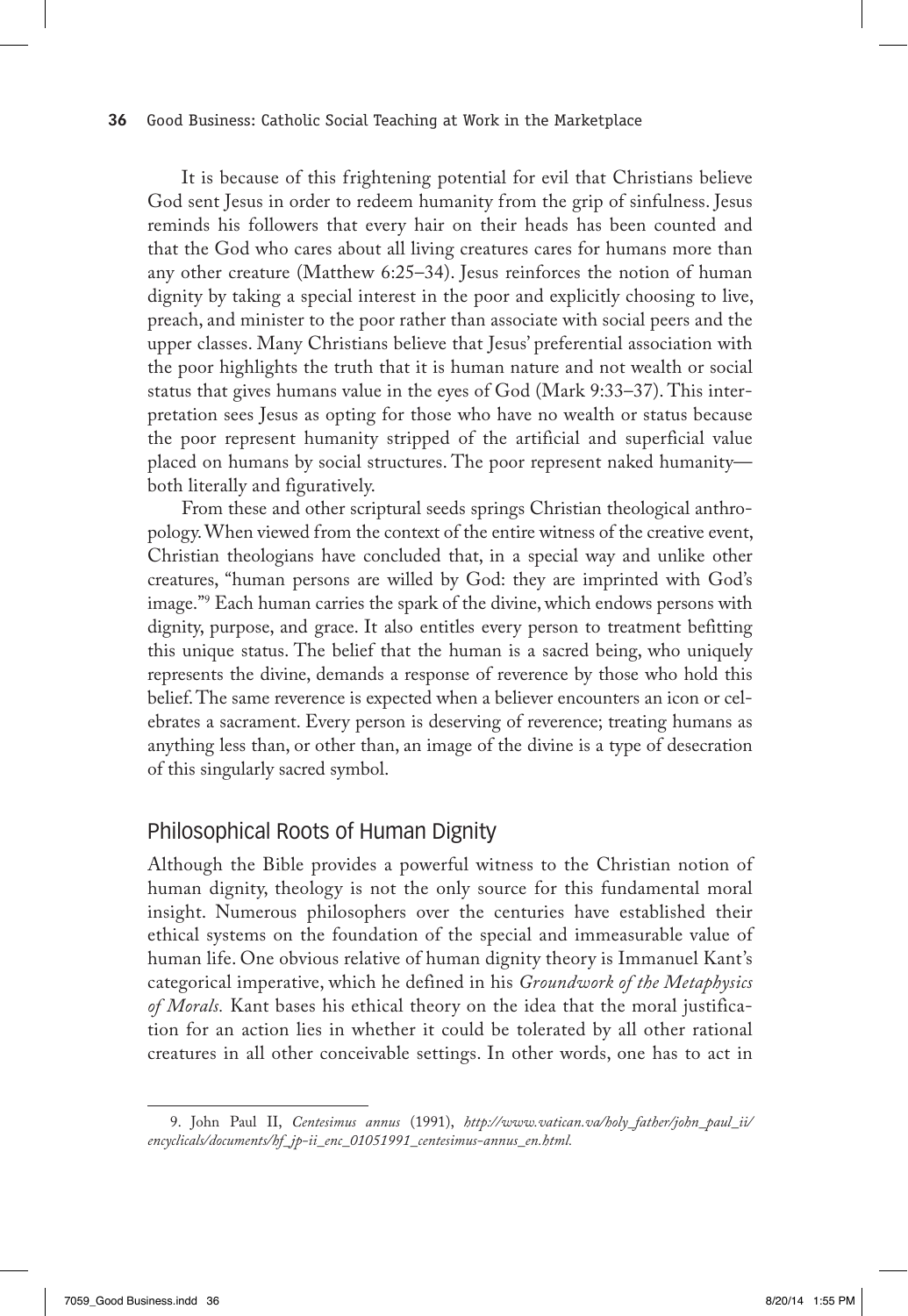such a way that the maxim of one's action could be made into a universal law of nature.10 In his second formulation of the categorical imperative, Kant affirms that people should always treat other rational creatures as ends unto themselves and never merely as a means to an end.<sup>11</sup> Using precise philosophical language, Kant makes essentially the same point about the dignity of human life as the Genesis narratives, that is, "every human person has an inherent worth from the very fact that they are rational creatures."12

In the twentieth century, the existential philosopher Gabriel Marcel took up the cause of human dignity. Marcel distinguishes between those people who are "available," or aware of the full human presence of others, and those who are "unavailable," or not fully present to the humanity of others. The *unavailable* person reduces other people to "examples" or "cases" rather than seeing them as whole and unique individuals. In the *unavailable* state, other selves are encountered as objects—as a "He" or a "She" or even an "It."

The other, in so far as he is other, only exists for me in so far as I am open to him [sic], in so far as he is a Thou. But I am only open to him in so far as I cease to form a circle with myself, inside which I somehow place the other, or rather his idea; for inside this circle, the other becomes the idea of the other, and the idea of the other is no longer the other *qua* other, but the other *qua* related to me. . . . 13

Encountering the other person as a "Him" or "Her" means treating that person, not as a presence, but as absence. According to Marcel, treating the other as a "He" or "She" rather than a "Thou," renders one incapable of seeing oneself as a "Thou," and in deprecating the other, one deprecates oneself.

The *available* person, on the other hand, encounters another self in his or her full subjectivity—as a "Thou." Marcel writes, "If, on the contrary, I treat the other as 'Thou', I treat him [sic] and apprehend him *qua* freedom. I apprehend him *qua* freedom because he *is* also freedom and not only nature."14 This *available* person "cannot think in terms of *cases*; in its eyes there are no cases at

<sup>10.</sup> Immanuel Kant, *Groundwork for the Metaphysics of Morals,* ed. Lara Denis (Toronto, ON: Broadview Press, 2005), 81.

<sup>11.</sup> Ibid., 87. "Now I say: the human being and in general every rational being exists as an end unto itself, not merely as a means to be arbitrarily used by this or that will, but in all his actions, whether they concern himself or other rational beings, must be always regarded at the same time as an end."

<sup>12.</sup> Paul Borowski, "Manager-Employee Relationships: Informed by Kant's Categorical Imperative or Dilbert's Business Principle," *Journal of Business Ethics* 17 (15) (November 1998): 1626–27.

<sup>13.</sup> Gabriel Marcel, *Being and Having,* Trans. Katharine Farrer. (Westminster, UK: Dacre Press, 1949), 107.

<sup>14.</sup> Ibid., 106–107.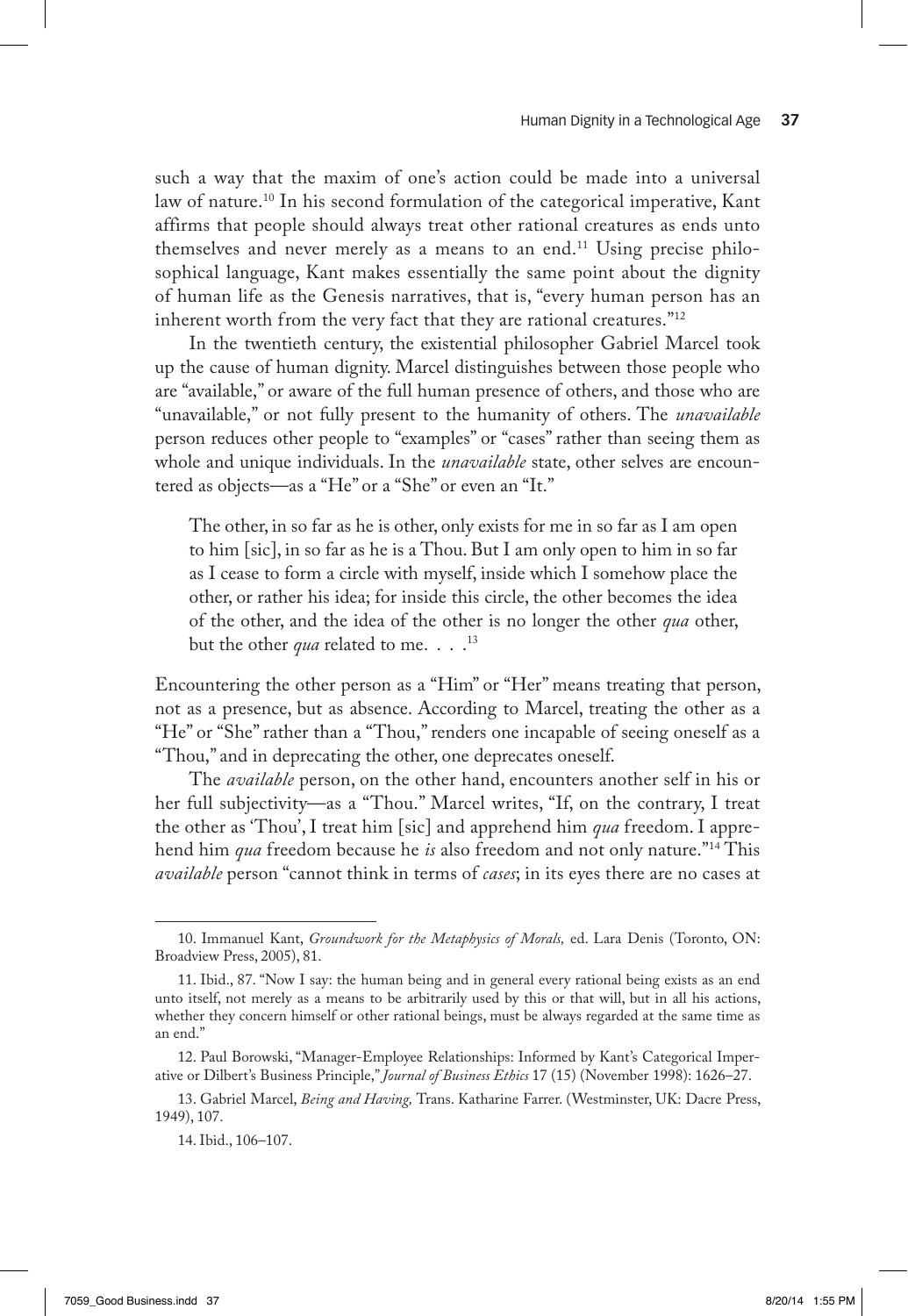all."15 Persons who are *available* to others have an entirely different experience of their place in the world in that they acknowledge their interdependence with other people. Relationships between *available* people are characterized by presence rather than absence; in the communication and communion between persons, they somehow transcend the physical gulf between them without merging into an amalgam of some kind. According to Marcel, "It should be obvious at once that a being of this sort is not an autonomous whole, is not in [the] expressive English phrase, self-contained; on the contrary such a being is open and exposed, as unlike as can be to a compact impenetrable mass."16 To be *available* to the other is to be present to and for the other, to put one's resources at the other's disposal, and to be an open and permeable character. In the words of Catholic social teaching (CST), Marcel's *available* person recognizes the human dignity of others.

#### Human Dignity in Catholic Social Teaching

Catholic social teaching develops the philosophical and theological perspectives on human dignity together. Because of the historical circumstances within which these documents were drafted, the theory of human dignity was developed in relation to philosophical concepts about the dignity of human labor. The earliest documents of this tradition develop the theology of the *imago dei*17 (image of God) in the context of neo-Thomistic natural law philosophy.18 Humans not only are iconic representations of the divine, but also their work is analogous to God's creative activity. When a person mixes his or her labor with raw physical material to create a product, then "on it he leaves impressed, as it were, a kind of image of his person" (*Rerum novarum*, no. 15). Thomistic philosophy establishes personal ownership of property either through "occupancy" or by means of labor. Using this philosophical foundation, the Church claimed that dispossessed laborers, like early industrial factory workers, had been robbed of their dignity precisely because they did not enjoy the full fruits of their labor. CST affirmed that the role of the government consisted in

<sup>15.</sup> Gabriel Marcel, *The Philosophy of Existentialism*, Trans. Manya Harari (New York: Carol Publishing Group, 1995), 41.

<sup>16.</sup> Gabriel Marcel, *The Mystery of Being*, vol.1, *Reflection and Mystery,* Trans. G. S. Fraser (London: The Harvill Press, 1951), 145.

<sup>17.</sup> *Imago dei,* is a Latin phrase that can be found in a passage in the book of Genesis in which God creates humans in the image of the divine. It is used to highlight the belief that humans stand out as exceptional elements in the created world. This exceptional status is the foundation for treating all humans, no matter their social standing, as equal and uniquely valuable in the eyes of the Divine Creator.

<sup>18.</sup> Neo-Thomism, a distilled version of Thomas Aquinas's philosophy, was developed by the Catholic Church in order to make Aquinas's thought accessible to people with ordinary intelligence. This simplified Thomism was used to train and prepare clergy after the Council of Trent in 1565.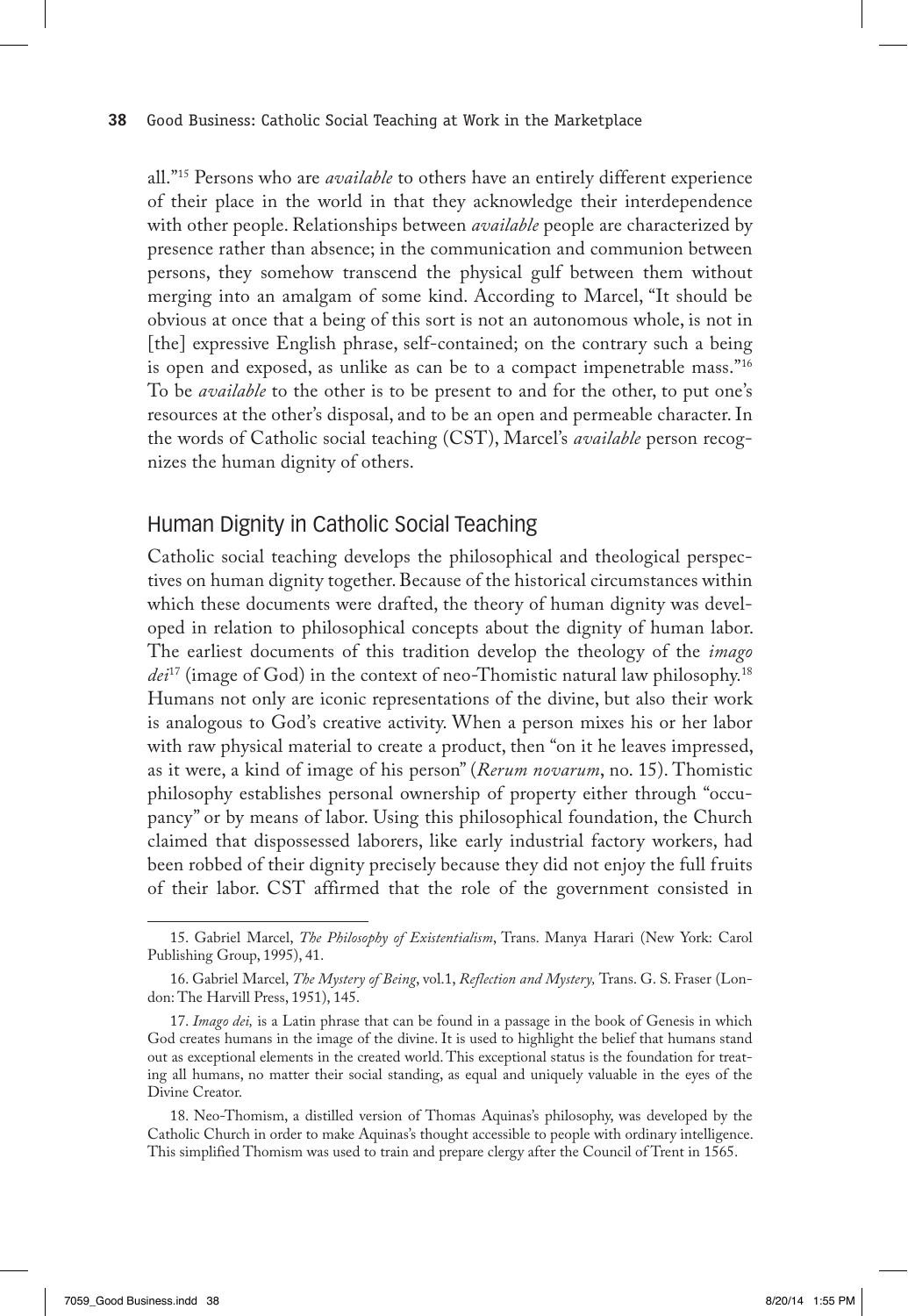restoring the rights and property of the laborer without negating the property rights of the owner of capital.

Nowhere is the union of the philosophical and theological perspectives on human dignity clearer than in the social encyclicals of Pope John Paul II. In the 1981 encyclical *Laborem exercens* (On Human Work)*,* John Paul II combines traditional creation theology with the personalist philosophy of Max Scheler, which informed his own teaching and writing as a professor of moral theology and social ethics.19 The encyclical is an extended theological and philosophical reflection on what he calls the objective and subjective meaning of work. For John Paul II, work attains its fullest meaning not in its objective sense, that is, not in the work done and the products produced, but rather in the subjective sense, that is, in the persons who do the work and the humanization that results from the doing of the work. "As *a person, man is therefore the subject of work.* As a person he works, he performs various actions belonging to the work process; independently of their objective content, these actions must all serve to realize his humanity, to fulfill the calling to be a person that is his by reason of his very humanity" (*LE*, no. 6).

## **Modern Applications to the Business Setting: Emerging Technological Challenges to Human Dignity**

In his article, "Why the Future Doesn't Need Us," Bill Joy, computer guru and cofounder of Sun Microsystems, takes on futurists who imagine only utopian results from the ongoing development of certain powerful technologies. Joy sees just the opposite. He fears these technologies could just as easily lead to a dystopian or even disastrous future.20 He claims that the power of emerging technologies has the potential to be exponentially more lethal than any technology humanity has encountered before—even nuclear energy. Joy fears that certain emerging technologies present humankind with a Pandora's box brimming with temptations that could lead to dire consequences in spite of the best of intentions. After spelling out in detail the various ways that robotics, nanotechnology, and genetics could doom humanity, Joy concludes that technologists and the businesses that produce cutting-edge products must embrace an ethic of relinquishment, refusing to pursue certain lines of inquiry because these have the potential to inflict such enormous harm.

<sup>19.</sup> See the official biography of Pope John Paul II at the Vatican website, *http://www. vatican.va/news\_services/press/documentazione/documents/santopadre\_biografie/giovanni\_ paolo\_ii\_biografia\_prepontificato\_en.html*.

<sup>20.</sup> Bill Joy, "Why the Future Doesn't Need Us," *Wired* 8.04 (April 2000), *http://www.wired.com/ wired/archive/8.04/joy.html*.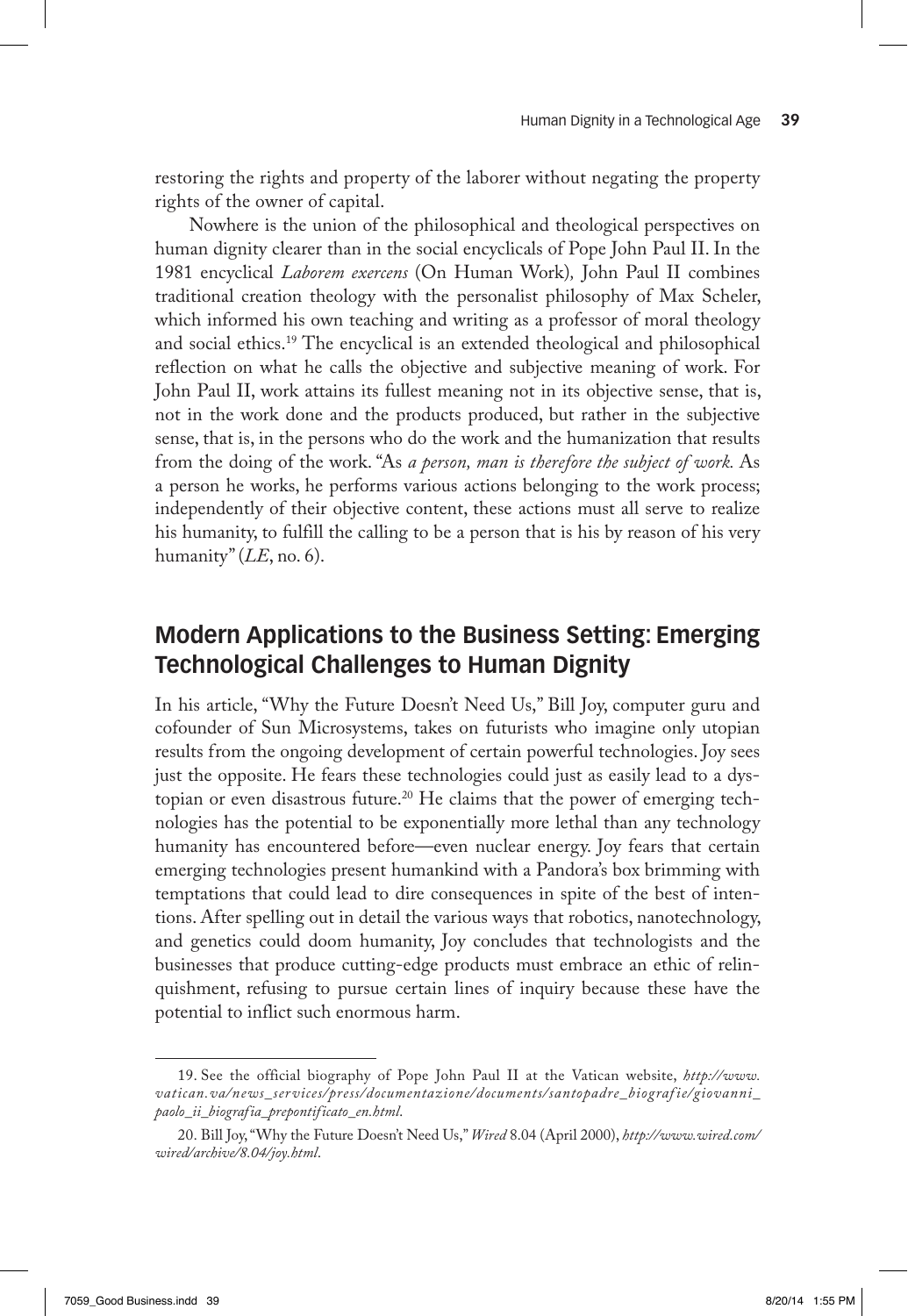Many people found Joy's "new Luddite"<sup>21</sup> reasoning compelling. He was, after all, the last person one would expect to propose that businesses and engineers freeze development on some of the most promising technological advances. If one of the world's leading names in technology speaks out against the trajectory of this industry, then the rest of the less technically inclined population had better sit up and take notice. Indeed there are dangerous technologies that have the potential to destroy and even obliterate, but some technologies go even further toward eclipsing existing notions of human dignity, even when they do no physical harm.

For some, something about Joy's recommendation to relinquish technological development did not seem right from either a moral or a philosophical perspective. First, relinquishment as a strategy runs headlong into the essential curiosity of human nature. Resisting the impulse to know and investigate does not seem to be a drive that can be repressed indefinitely. Repressing this impulse also raises the question of how to impose and police this ethic globally across an immense geographical expanse as well as the myriad of cultures that might not accept its logic. More importantly, would an ethic of relinquishment harm the contemporary understanding of human agency<sup>22</sup> and, in turn, ideas about human dignity? Relinquishment seems to assume ubiquitous incompetence or, even worse, a tendency toward evil in human nature. Is humanity such a blundering horde? Is it so inclined toward its own destruction? Does humanity not trust itself with this powerfully important task?

In the end, Joy's thesis seems to be informed by some of the same concerns voiced by the original Luddites—that humans are meddling in matters beyond their limited understanding and metaphorically "playing God."23 What John Caiazza calls "techno-secularism," which includes "an ethical vision that focuses on healthful living, self-fulfillment, and avoiding the struggles of human life and the inevitability of death," also informs Joy's perspective.<sup>24</sup>

<sup>21.</sup> The original Luddites were factory workers in early nineteenth-century Britain who demonstrated their opposition to being displaced by new industrial machinery by attacking the factories and destroying the machines. Since that brief outburst of violence, the term *Luddite* has been used to describe anyone who reflexively opposes new technologies, especially those who raise fears that the new technology will destroy a way of life and usher in a dystopia of one sort or another.

<sup>22.</sup> Human agency is important here because Joy's argument might lead one to conclude that humans cannot be trusted to behave in ways that will result in human flourishing. An ethic of relinquishment could be used to conclude that humans do not have the capacity to be responsible for their own destiny—this would constitute an abandonment of the idea of human agency and that humans should have control of their own future.

<sup>23.</sup> For a more thorough critique of this perspective see Cynthia S. W. Crysdale, "Playing God? Moral Agency in an Emergent World*," Journal of the Society of Christian Ethics* 23, no. 2 ( June 2003): 243–259.

<sup>24.</sup> John C. Caiazza, "Athens, Jerusalem, and the arrival of techno-secularism," *Zygon* 40, no. 1 (March 2005): 9.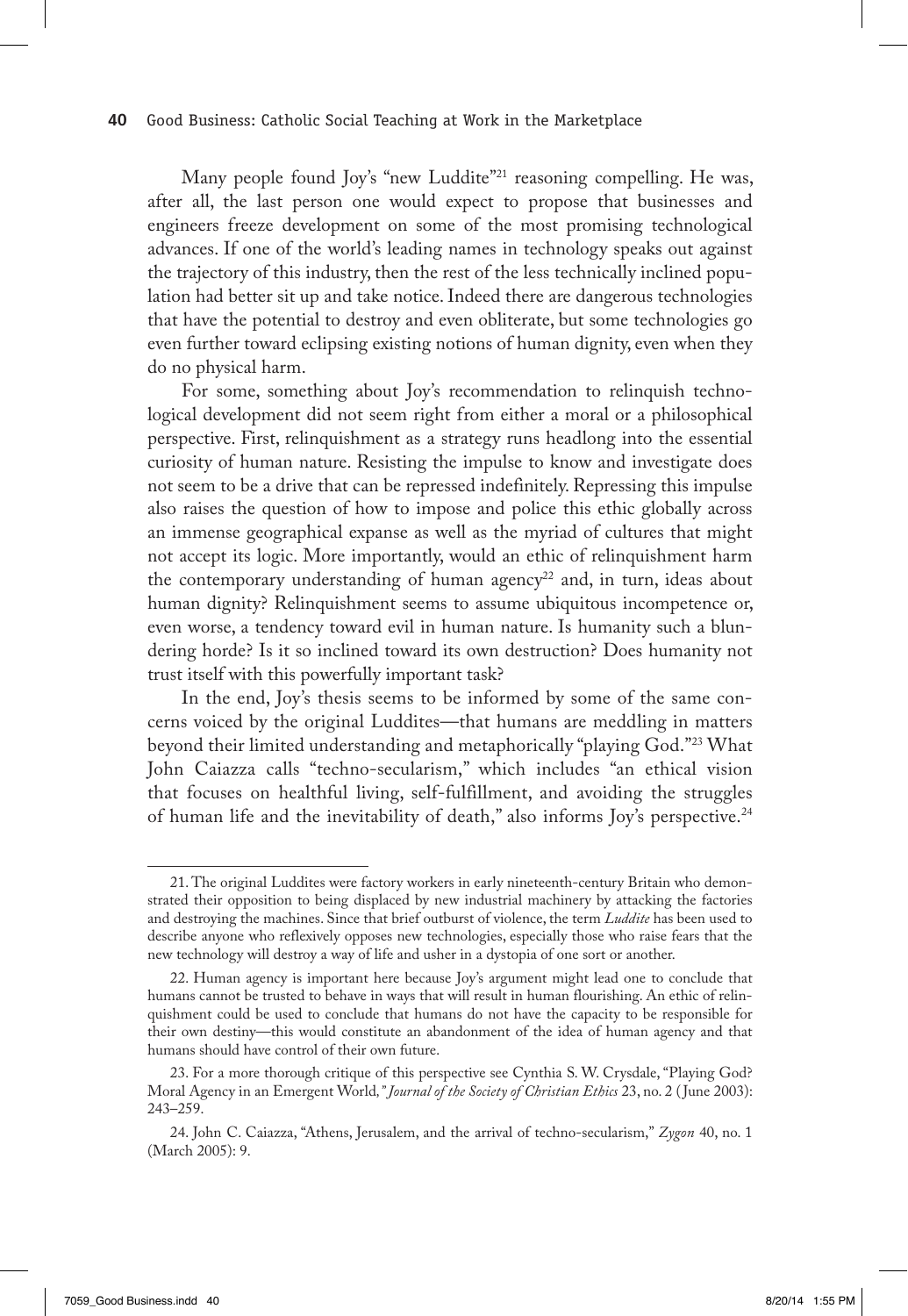It attempts to supplant the abstract, reflective, and noninstrumental answers offered by the more reflective disciplines of science,<sup>25</sup> philosophy, and religion with the magical mindset of the technological fix or, from Joy's perspective, the technological disaster. Whether one envisions technological utopia or dystopia, the theory informing those conclusions remains the same: technology magically transforms the world, leaving humans either blissfully happy or facing miserable decay in its wake.

Science, philosophy, and religion tend to be critical of the totalistic claims of techno-secularism.<sup>26</sup> The common assumption that improvements in wealth and technology inexorably lead to better, happier lives has been questioned by philosophy and religion for eons. Now the sciences are providing polling data that supports these less empirical assertions<sup>27</sup> and calling into question the assumption on the part of futurists that advances in technology could lead to some prospective Eden or, for that matter, a destiny marked only by perdition and anguish. The reflective disciplines recognize that happiness is a complex human condition and that the excitement induced by technological advances simply proves too fleeting to deliver on the promise of true and lasting satisfaction. Religion and philosophy have long held that happiness can be found in a life well lived, which often has more to do with establishing and nurturing right relationships than access to wealth or technology. As Barbara Strassberg points out in her essay, "Magic, Religion, Science, Technology, and Ethics in the Postmodern World," technology will have an important, but not a solitary, or singularly deterministic role to play in the way human society shapes its future.<sup>28</sup>

Moral dilemmas abound in the production and application of modern technologies, and some technological fields do not seem to offer a clear-cut ethical path forward. Like Joy's article, the following section of this chapter will examine three broad technological categories, evaluating their trajectories according to the standards set by the ideal of human dignity. It will assess challenges and threats to key aspects of human dignity theory and explore possible alternative

<sup>25.</sup> Science is included among the group of reflective disciplines because of the increasingly abstract nature of some of the inquiries of scientific theoreticians. For a more complete discussion of the increasingly close relationship between these two odd bedfellows, see Ervin Laszlo, "Why I Believe in Science and Believe in God: A Credo," *Zygon* 39, no. 3 (September 2004): 535–539.

<sup>26.</sup> For a more detailed discussion of the dangers of technological and cybernetic totalism, see Michael W. DeLashmutt, "A Better Life Through Information Technology? The Techno-Theological Eschatology of Posthuman Speculative Science," *Zygon: Journal of Religion and Science* 41, no. 2 ( June 2006): 267–87.

<sup>27.</sup> James Surowiecki, "Technology and Happiness," *Technology Review* 108, no. 1 ( January 2005): 72–76. *Computers & Applied Sciences Complete*, *http//www. ebscohost.com*.

<sup>28.</sup> Barbara A. Strassberg, "Magic, Religion, Science, Technology, and Ethics in the Postmodern World," *Zygon: Journal of Religion and Science* 40, no. 2 (2005): 307–32.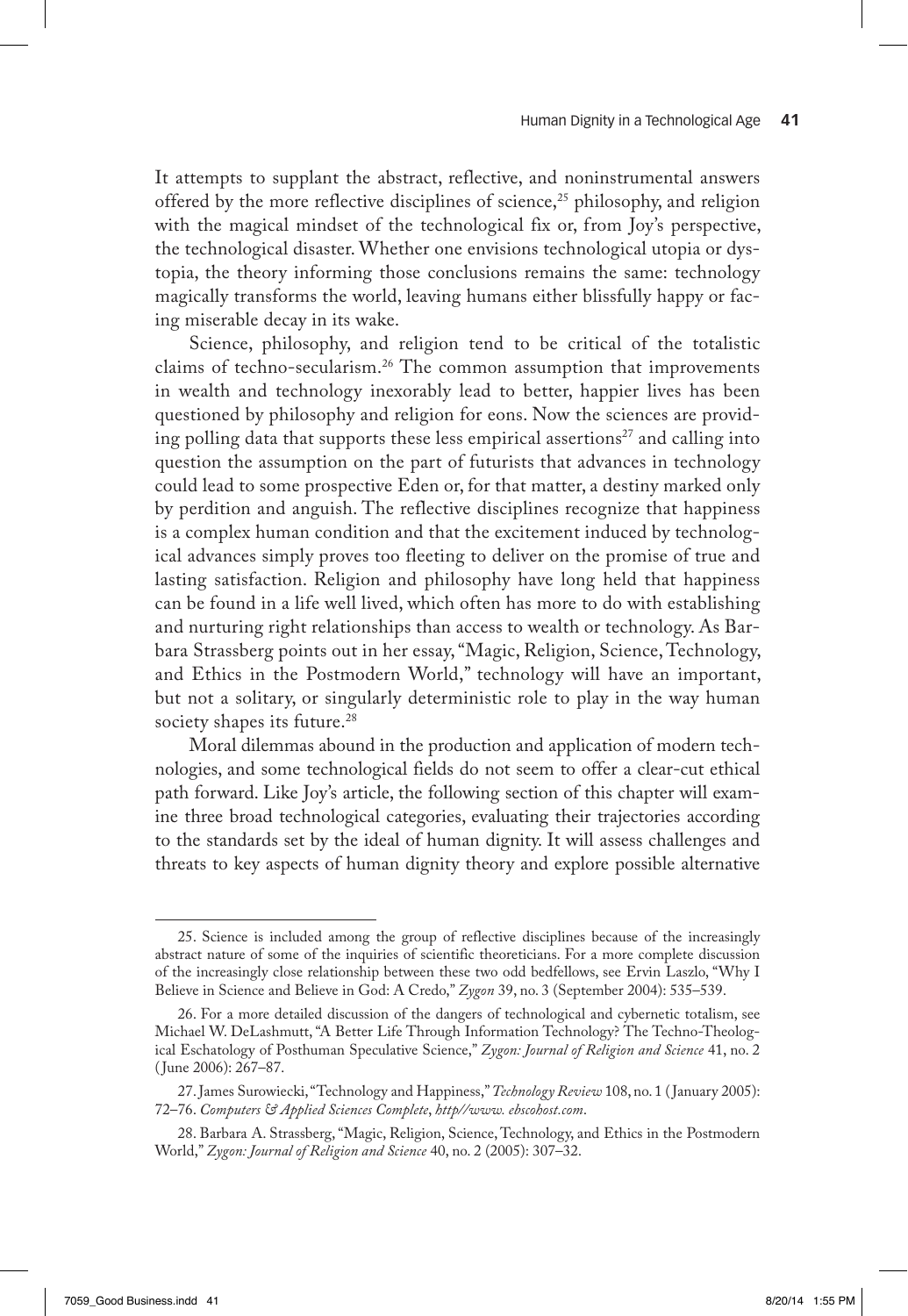trajectories. Each case will entertain future possibilities, hopefully without getting caught in the trap of either utopian or dystopian thinking. Balance will be maintained by recalling that the future of humanity will likely be as thoroughly and richly human as its past and, therefore, determined by more than merely the development of new technologies.

#### Biotechnology

In effect, humanity is damned if it goes ahead with the production and use of a technology and yet also damned if it follows Bill Joy's recommendation and relinquishes development of it altogether. Nowhere is this truer than in the flourishing field of biotechnology, with its constantly changing borders between life and death, its ever-increasing capacity to alter the quality of life through genetic manipulations, and now even its capacity to create new life forms as the understanding of these sciences progresses.<sup>29</sup> Each of these technological trajectories confronts ethicists with a definition of human nature that is far more protean than the one they are used to endorsing and defending. This, in turn, makes applying human dignity theory to cases involving the latest biotechnology advances more problematic.

In her article, "Created Co-creator and the Practice of Medicine," Ann Pederson states, "at both the beginning and end of life, new technologies are changing the way we define life and death."30 Here she refers to a constellation of technologies applied earlier and earlier in the lives of children, and later and later in the lives of seniors, in order to extend and preserve life. For instance, artificial womb technologies, $31$  among many other advances in neonatal care, preserve the lives of children who, not so long ago, would have certainly faced death or disability due to premature birth. While the preservation of life seems morally unproblematic, the application of these technologies has raised many unanticipated issues. On a number of occasions, for example, these technologies have helped to save the life of a child born to a drug-addicted mother, who subsequently abandons the child. According to Renee Denise Boss in the *Journal of Palliative Medicine:*

<sup>29.</sup> Modern biotechnology also raises the issues of the affordability of health care in the United States and how the financially exclusive system of distribution is, in itself, an affront to human dignity. For a more lengthy discussion of these issues, see R. McDougall, "A Resource-Based Version of the Argument That Cloning Is an Affront to Human Dignity," *Journal of Medical Ethics* 34, no. 4 (April 2008): 259–261.

<sup>30.</sup> Ann Pederson, "Created Co-Creator and the Practice of Medicine," *Zygon: Journal of Religion and Science* 39, no. 4 (2005): 801.

<sup>31.</sup> Frida Simonstein, "Artificial Reproduction Technologies (RTs)—All the Way to the Artificial Womb?," *Medicine, Health Care and Philosophy: A European Journal* 9, no. 3 (2006): 359–365.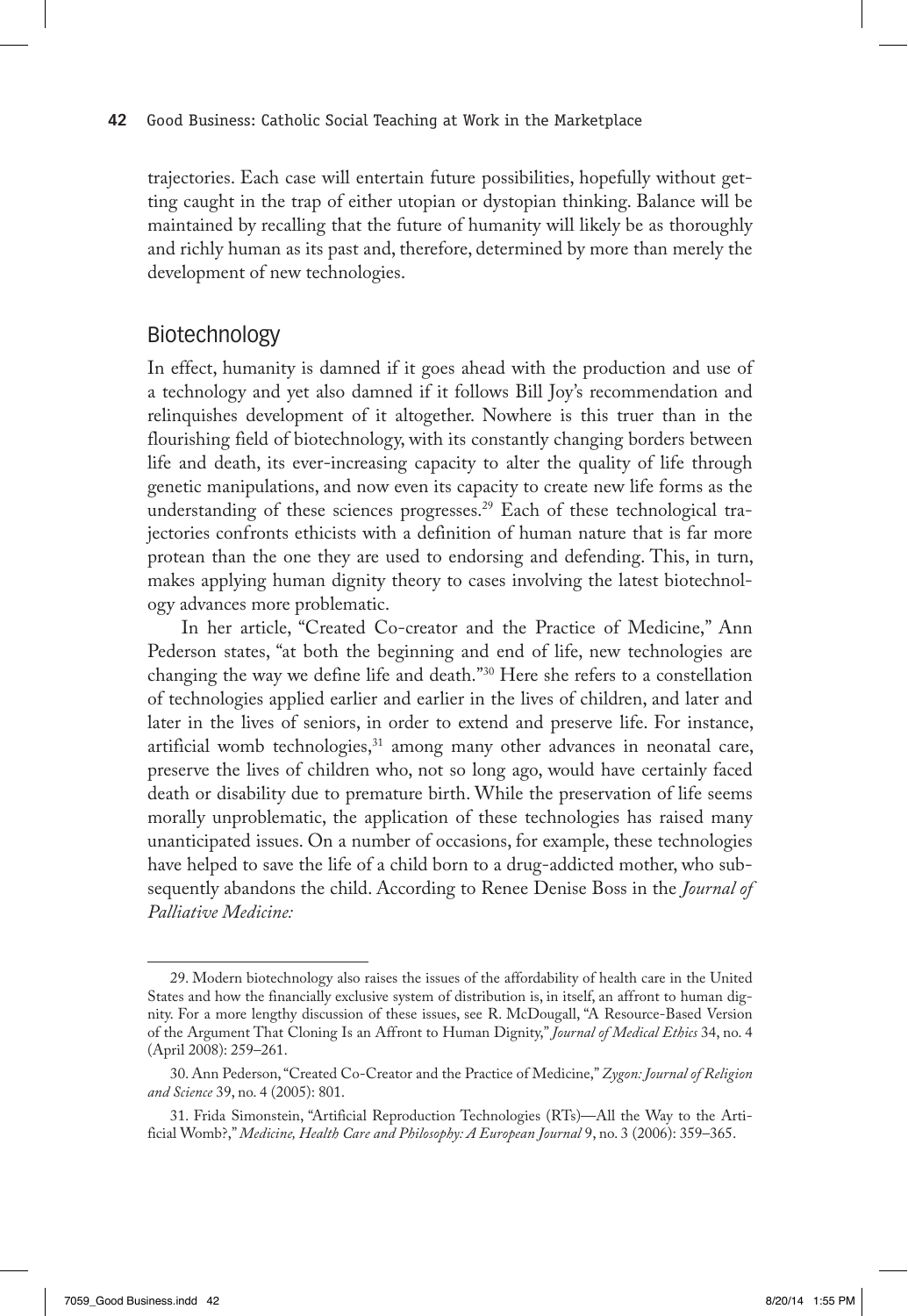Decisions to limit life-sustaining therapies for neonates are regularly made together by parents and physicians who agree that the predicted quality of life is extremely poor. Why then, when parents abandon a baby whose quality of life is also predictably grim, are those in charge unable to make decisions to limit that infant's suffering? 32

Another example is the dilemma created by the excess embryos produced when infertile couples use *in vitro* technologies. Although the gift of life given in these cases to otherwise barren couples again seems morally laudable, embryos produced by this method will most likely be stored in a freezer until they become unviable.33 What is the status of those lives and what is the moral value of a procedure that produces so much of this kind of waste?34 If the end result is death after a decade in the deep freeze, then is it ethically acceptable to use these embryos in scientific experiments or to harvest stem cells from these otherwise doomed embryos? More importantly, these cases present an affront to human dignity no matter what course of action is taken, whether that consists of indefinite storage, destruction, or experimentation.

Just as thorny as the technologies applied at the beginning of life are those applied at the end of life in order to extend, preserve, or enhance the quality of life for individuals who, in another age, would have already died. One cluster of technologies receiving a great deal of attention recently has been artificial life systems, like feeding tubes, and artificial lungs, hearts, kidneys, and other vital organs. Biomedical technology has rapidly become adept at keeping the physical body alive—so rapidly, in fact, that it has occasionally outstripped the human capacity to reflect on its obvious consequences. New classifications have appeared in the literature in order to account for these newfound powers. Terms such as *brain dead* and *persistent vegetative state* now join the old medical standbys such as *coma* and *unconscious*, in order to help determine the right path to take when confronted with an unresponsive, but ostensibly alive, body.35 When people say that they value life, what sort of "life" does that mean? Does a body with functioning organs qualify as human life? As the

<sup>32.</sup> Renee Denise Boss, "End-of-Life Decision-Making for Infants Abandoned in the Neonatal Intensive Care Unit*," Journal of Palliative Medicine* 11, no. 1 (2008): 109–11.

<sup>33.</sup> Marcia Clemmitt, "Couples Reluctant to Abandon Their Frozen Embryos," *CQ Researcher* 16, no. 2 (2006): 710.

<sup>34.</sup> For a more extended discussion of this issue, see Giuseppe Benagiano and Maurizio Mori, "Evolution of Thinking of the Catholic Church on the Beginning of Human Life," *Reproductive BioMedicine Online* 14 (2007): 162–68.

<sup>35.</sup> For more background on the historical evolution of this medical terminology, see N. D. Zasler, "Terminology in Evolution: Caveats, Conundrums and Controversies," *NeuroRehabilitation* 19, no. 4 (December 2004): 285–92.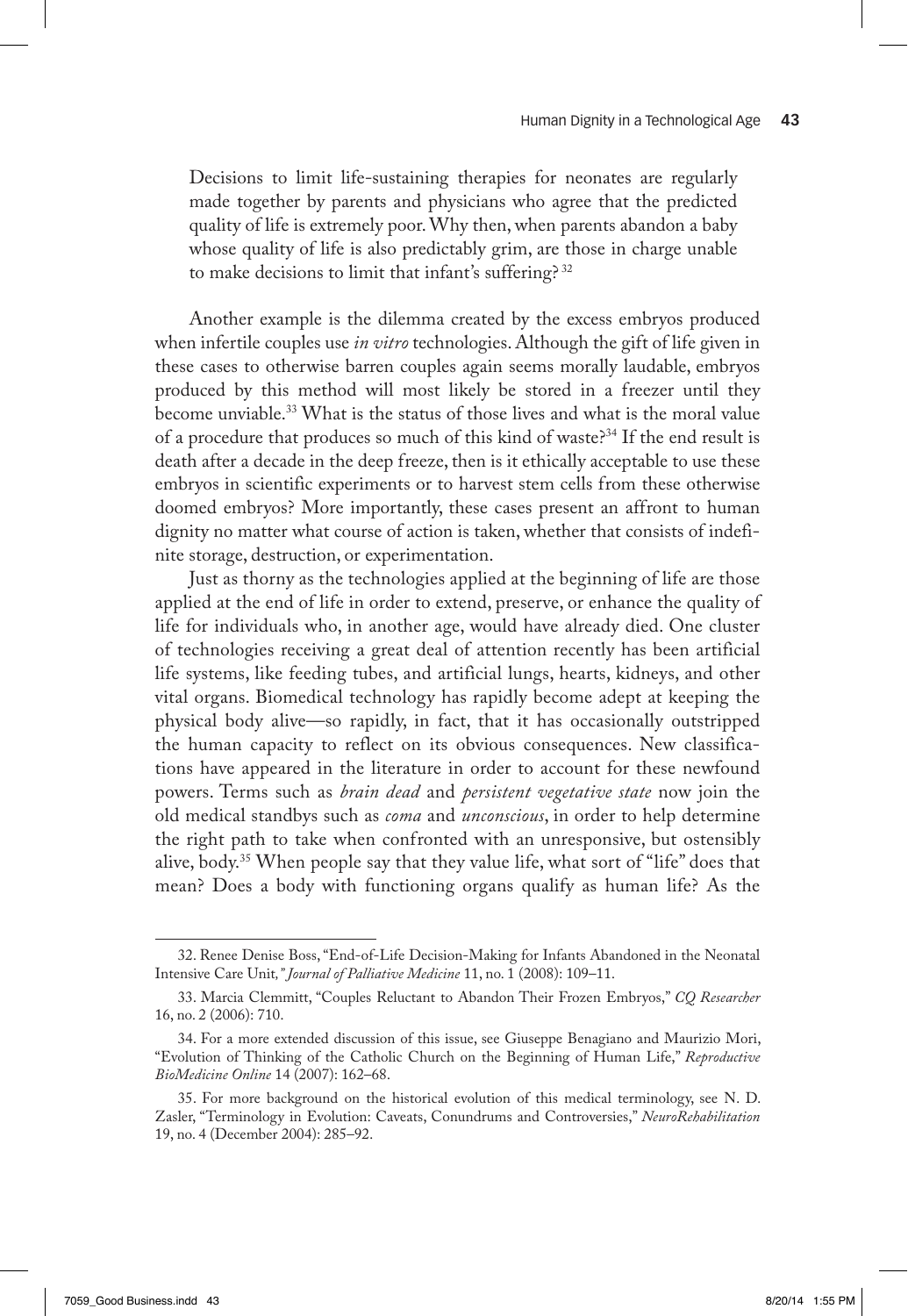capacity to preserve and extend organ function continues to improve, won't the number of people preserved in these states of suspended animation increase? Will there be a day when society warehouses the living dead? Is that the same as valuing life?

Valuing life, or at least a certain quality of life, is the promise offered by the latest genetic therapies. Most genetic manipulation is presently geared toward preventing and correcting inherited diseases and syndromes in order to improve the quality of life.<sup>36</sup> Again, it is rather difficult to find anything morally suspect about this kind of technological intervention. However, some applications of genetic science pursue the more controversial goal of "enhancing" and "improving" the personal traits of individuals who fall within the normal limits of human functioning.37 This kind of genetic manipulation raises many questions, especially when such modifications are made to the germ line; and they become more than simply alterations for that particular individual, but traits inheritable by subsequent generations.<sup>38</sup>

Given the embryonic stage of development of this science, society is not at the point of confronting actual cases, and scientists assert that it will be decades before such questions need to be answered. Nevertheless, many talented and well-funded technologists are pursuing technologies that will allow individuals to live longer, run faster, jump higher, be smarter, be musically gifted, and so on.39 Even if only a few of these projects ever come to full fruition, humanity will confront a flood of ethical concerns. For instance, who gets access to these technologies?<sup>40</sup> Right now the vast majority of technologists working on these projects work for companies interested in making money off of these long-term ventures, which suggests that access to these genetic modifications will be limited to those who can afford to pay. Is it possible then, that in the future a group of wealthy families will launch a branch of humanity that is qualitatively different from the rest of the population?<sup>41</sup> Even worse, is it possible that in this same future humanity will also face real genetic

<sup>36.</sup> James S. Larson, "Medicine, Government, and the Human Genome*," Journal of Health & Human Services Administration* 24, no. 3/4 (Winter2001/Spring2002): 323–25.

<sup>37.</sup> Elizabeth Fenton, 2008. "Genetic Enhancement—A Threat to Human Rights?" *Bioethics* 22, no. 1 ( January 2008): 1.

<sup>38.</sup> David Heyd, "Human Nature: An Oxymoron?" *Journal of Medicine & Philosophy* 28, no. 2 (April 2003): 166.

<sup>39.</sup> Fenton, 7.

<sup>40.</sup> Dov Fox, "Luck, Genes, and Equality," *Journal of Law, Medicine & Ethics* 35, no. 4 (December 2007): 712–726.

<sup>41.</sup> For a lengthier discussion of these issues, see the *Tikkun* interview with Michael Sandel, "The Problem with Genetic Engineering," *Tikkun* 22, no. 5 (September 2007): 40–85. Academic Search Premier, *http//www. ebscohost.com*.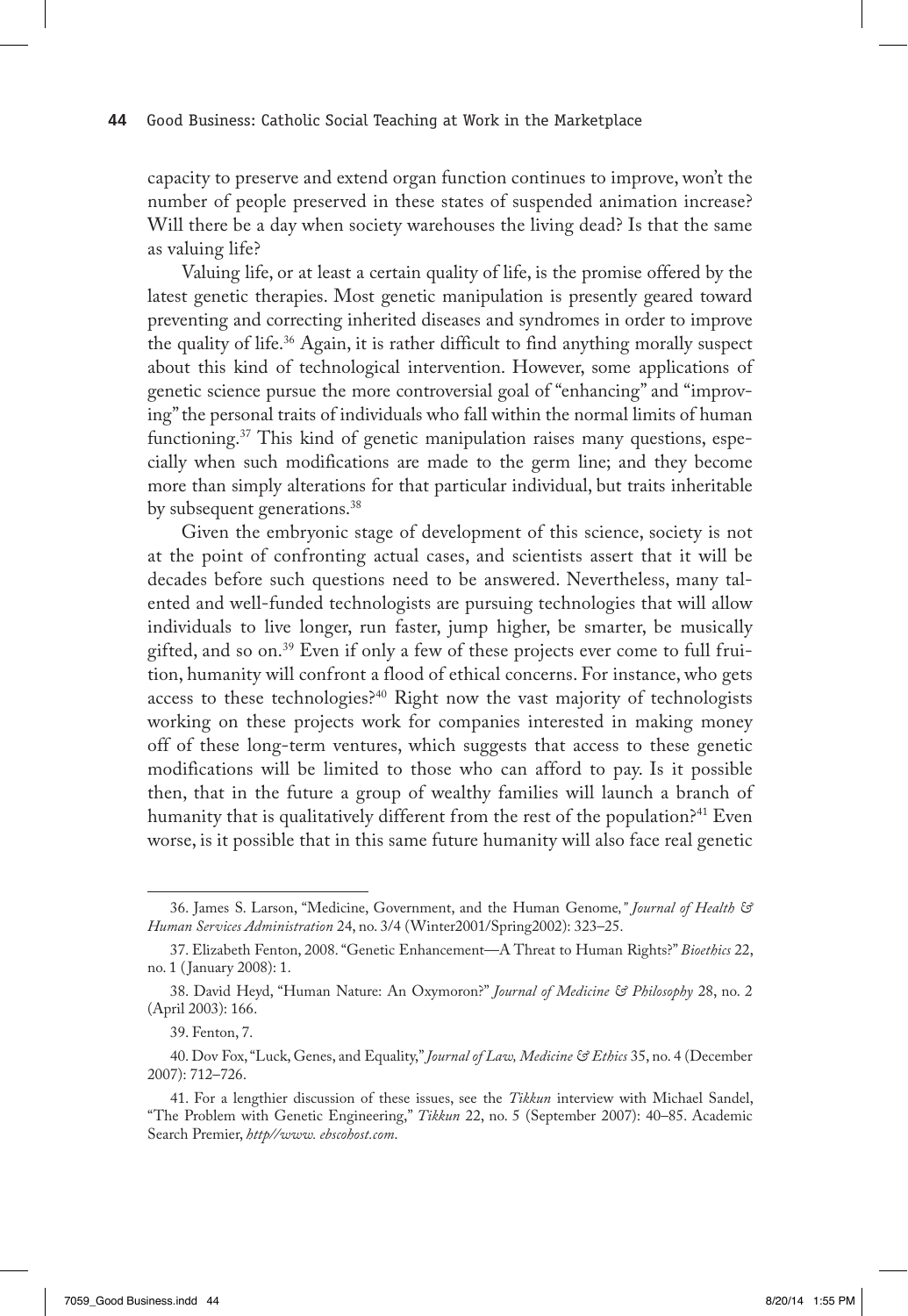discrimination against disabled individuals or even against those who simply do not possess extraordinary engineered traits?42

This rapidly increasing capacity to produce, preserve, extend, clone, and manipulate human life raises questions about the very concept of the unique and mysterious gift of individual human existence. In his article "Genetic Frontiers: Challenges for Humanity and Our Religious Traditions," Philip Hefner points out that "the most critical challenge is to our understanding of human nature and values."43 The degree to which humans can choose the beginning and end of life, as well as desirable traits for themselves and their children, will in large part determine the extent to which they conceive of human life as a product rather than a gift.<sup>44</sup> The ability to choose life or death and even which desirable traits to keep and which undesirable anomalies to delete as is done for avatars in online gaming platforms, ontologically transforms the human from a mysterious subject of infinite worth into a manipulable consumer item of definite and marketable value. The question becomes how to prevent this devolution of human dignity and recover a sense of the "priceless" quality of human life<sup>45</sup> given the trajectories of current technological development.

#### Cybernetics and Robotics

Today the success of knee replacement surgery depends in no small part on advances in cybernetic and robotic technologies. Because of these advances, those who undergo this surgery can expect to feel up to almost any task at the end of recuperation. However, a mere twenty years ago the prognosis for the full recovery of knee function would have been much less certain; and only forty years ago, a person would face the prospect of spending retirement years hobbling around with a painful, gimpy joint. Such is the pace of advancement in reverse-engineering the human body using nonbiological materials.

<sup>42.</sup> Karen Eltis, "Genetic Determinism and Discrimination: A Call to Re-Orient Prevailing Human Rights Discourse to Better Comport with the Public Implications of Individual Genetic Testing," *Journal of Law, Medicine & Ethics* 35, no. 2 (Summer 2007): 282–83.

<sup>43.</sup> Philip Hefner, 2007. "Genetic Frontiers: Challenges For Humanity and Our Religious Traditions," *Zygon: Journal of Religion & Science* 42, no. 1: 183.

<sup>44.</sup> Relying on the founding secular philosophical traditions that inspired the US Constitution, Robert George makes more or less the same point in his short articles in the journal *Social Research.* Robert P. George, "Ethics, Politics, and Genetic Knowledge," *Social Research* 73, no. 3 (Fall 2006): 1029–1032.

<sup>45.</sup> Maureen Junker-Kenny, "Valuing the Priceless: Christian Convictions in Public Debate as a Critical Resource and as 'Delaying Veto' ( J. Habermas)," *Studies in Christian Ethics* 18, no. 1 (April 2005): 55.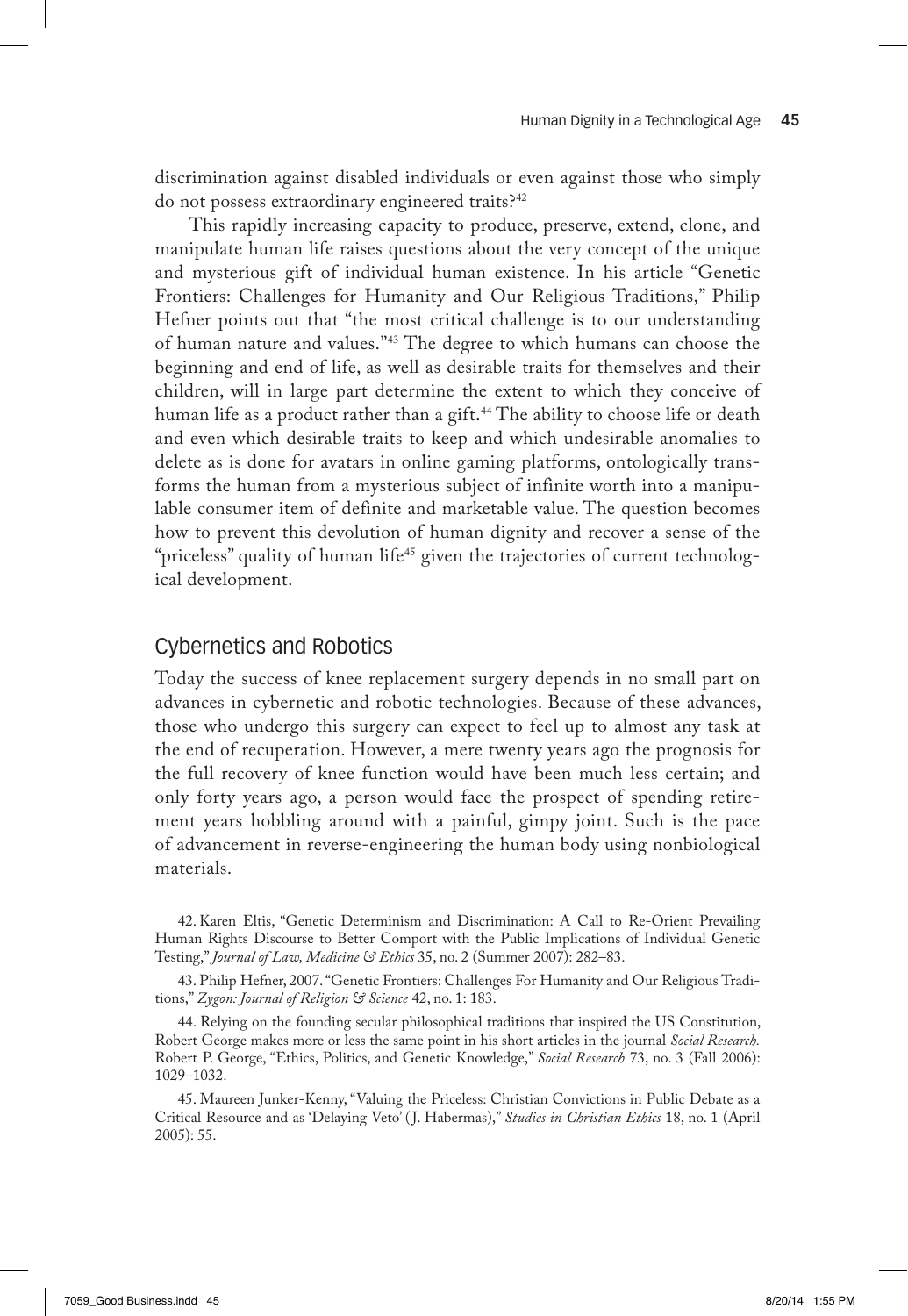Once again, many rightfully feel grateful for these kinds of technologies and ask what could possibly be ethically problematic with pursuits that yield so many wonderful benefits. However, robotics and, to a greater extent, cybernetics raise questions about blurring the distinction between human and machine.<sup>46</sup> Replacing more and more of the given biological self with chosen, nonbiological parts threatens the concept of human nature and, therefore, of human dignity. These issues become logarithmically more convoluted when the discussion focuses on replacing the human brain by transferring the scanned contents of consciousness to software that can be loaded into a computer.<sup>47</sup>In these cases, technology and techno-futurists challenge the meaning of the term *human*, begging the question, "At what point does the term *human* no longer accurately describe these cybernetic creations?"48

Returning to the example of a person with a brand-new knee, probably no one would question her humanity after her operation; there would be little or no superficial evidence that something fundamental had changed. Even if she had multiple joints and organs replaced, most would not struggle to identify her core humanity. In fact, the technologies used in these cases are designed to fool people into thinking the new mechanical parts are no different than the originals. But what if her biological brain was replaced? And what if, years down the road, obvious problems with the "brain" changed her behavior in public and she had to be taken in for a software reboot? Is the person still a human in this instance or is this just an illusion? Does the person have a mind, or is "he" or "she" just a very clever software program?

The founding belief of most cybernetic endeavors is that humans will eventually be able to construct a better version of themselves—a faster, stronger, smarter, and, therefore, happier version. For Christians, this scenario raises theological questions about God because it relegates God to the role of the maker of an inferior product. In essence, human ingenuity surpasses the divine. In so doing, it poses the conundrum of the created surpassing the creator, thereby negating the very notion of a superior being. It also raises questions about the dignity of human nature similar to those raised by genetic engineering.49 If science can engineer humans, either genetically or mechanically, then the value of the human lies not in the human *qua* human, but in the excellence of scientific technique and the number and quality of features

<sup>46.</sup> For a discussion of this issue from the perspective of someone who does not think cybernetics necessarily results in this sort of blurred moral vision, see Henk G. Geertsema, "Cyborg: Myth or Reality?" *Zygon: Journal of Religion & Science* 41, no. 2 (2006): 289–328.

<sup>47.</sup> Christof Kochand and Guilo Tononi, "Can Machines Be Conscious?" *IEEE Spectrum* 45, no. 6 (2008): 55–59.

<sup>48.</sup> Raymond Kurzweil, *The Age of Spiritual Machines* (New York: Penguin Putnam Inc., 1999).

<sup>49.</sup> See Bayer, 286–287.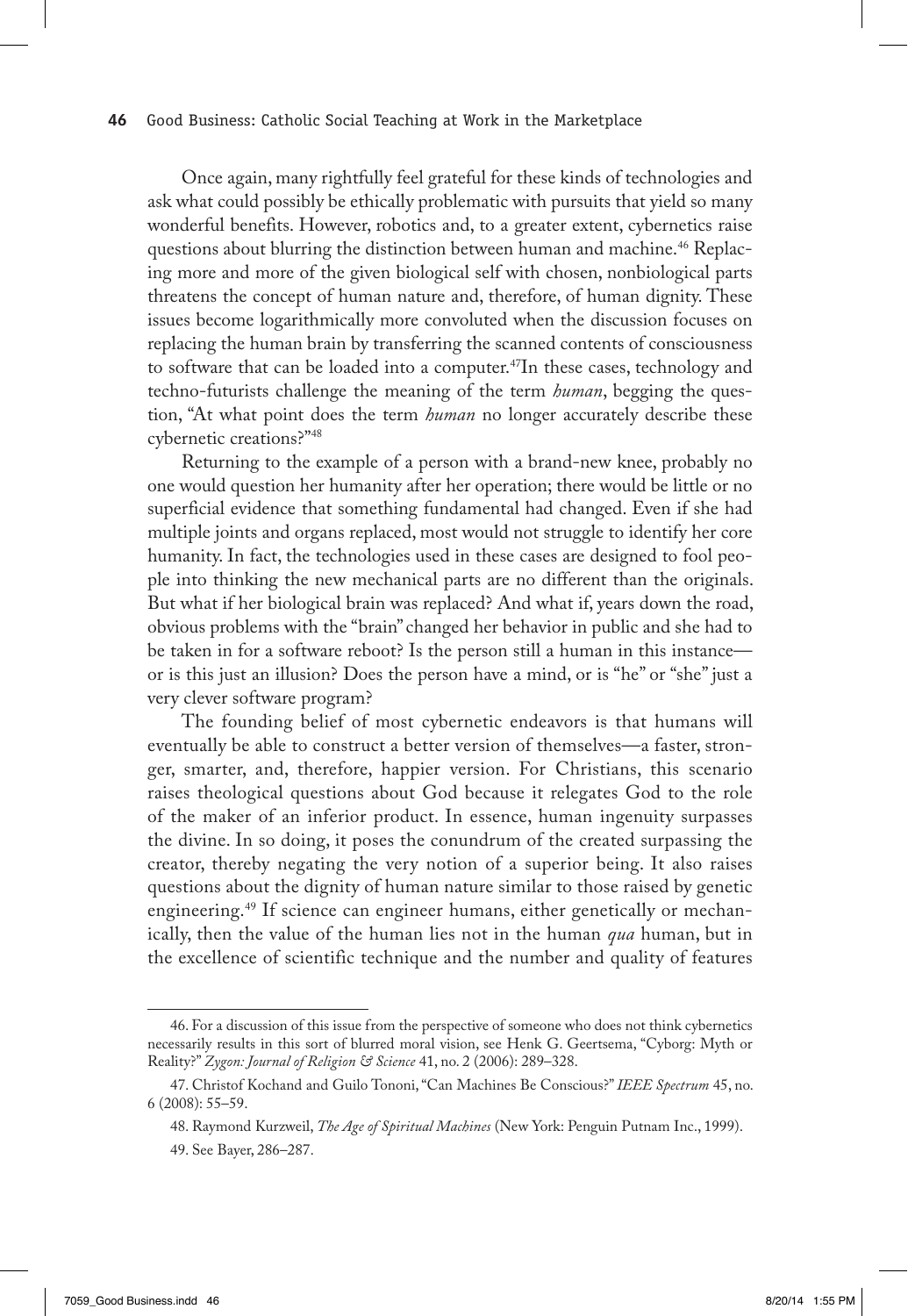that one possesses.50 Cybernetics must face the question, "How does humanity avoid the commodification of itself and, therefore, the demotion of its own nature as it progresses further and further down the road toward its technological future?"

#### Environmental Impact

So far this chapter has focused on the intended consequences of actual or proposed technologies. In this last section, the focus shifts to the unintended consequences of technological advance—environmental destruction. Most of the technologies used on a daily basis are highly beneficial, and many people would find it hard to imagine a world without these conveniences. However, each of these technologies comes at a cost to the ecosystem. Aggregating these relatively small costs for an ever-increasing population of billions of people leads to concerns. For example, I am very conscious of my own energy consumption, yet I know that this is not sustainable over the long haul.<sup>51</sup> The gas heat I enjoy in the winter, the air conditioning I use sparingly in the summer, the electricity generated in a nuclear plant, the computer I use to write this chapter, and even the bike I use to commute, all depend, to varying extents, on a model of energy use and resource consumption that can be sustained for only a few more decades.<sup>52</sup>

Virtually every imaginable technology has some environmental impact that, if multiplied exponentially over the entire human population, could have potentially grave consequences for life on the planet. Twenty years ago, the environmental movement regularly pointed out that Earth could not support "another America," suggesting that if the peoples of the undeveloped world began to mimic the production and consumption patterns of people in Europe and North America, then the planet was doomed. Per capita energy use and pollution rates were such that Americans were destroying the planet at a pace many times that of the average citizen in the developing world. Today, however, one rarely hears this phrase anymore because reality has quickly caught up to the direst prognostications. During this twenty-year period, China alone has produced tens of millions of new middle-class consumers, and some economists project that by 2015 China will have more than 300 million citizens

<sup>50.</sup> Some philosophers in what is being termed the post-humanist school of thinking believe that it is necessary to begin imagining the dignity of the cybernetic person. In this way, they are speaking of a kind of post-human dignity. Nick Bostrom, "In Defense of Posthuman Dignity," *Bioethics* 19, no. 3 ( June 2005): 212–214.

<sup>51.</sup> Mathis Wackernagel et al., "Tracking the Ecological Overshoot of the Human Economy," *Proceedings of the National Academy of Sciences* 99 (14), 9266–9271.

<sup>52.</sup> Some would claim that there are already signs that humanity has reached such limits. For just one example see Moises Velasquez-Manoff, "Diet for a More-Crowded Planet: Plants," *Christian Science Monitor* 100, no. 162 ( July 16, 2008): 14.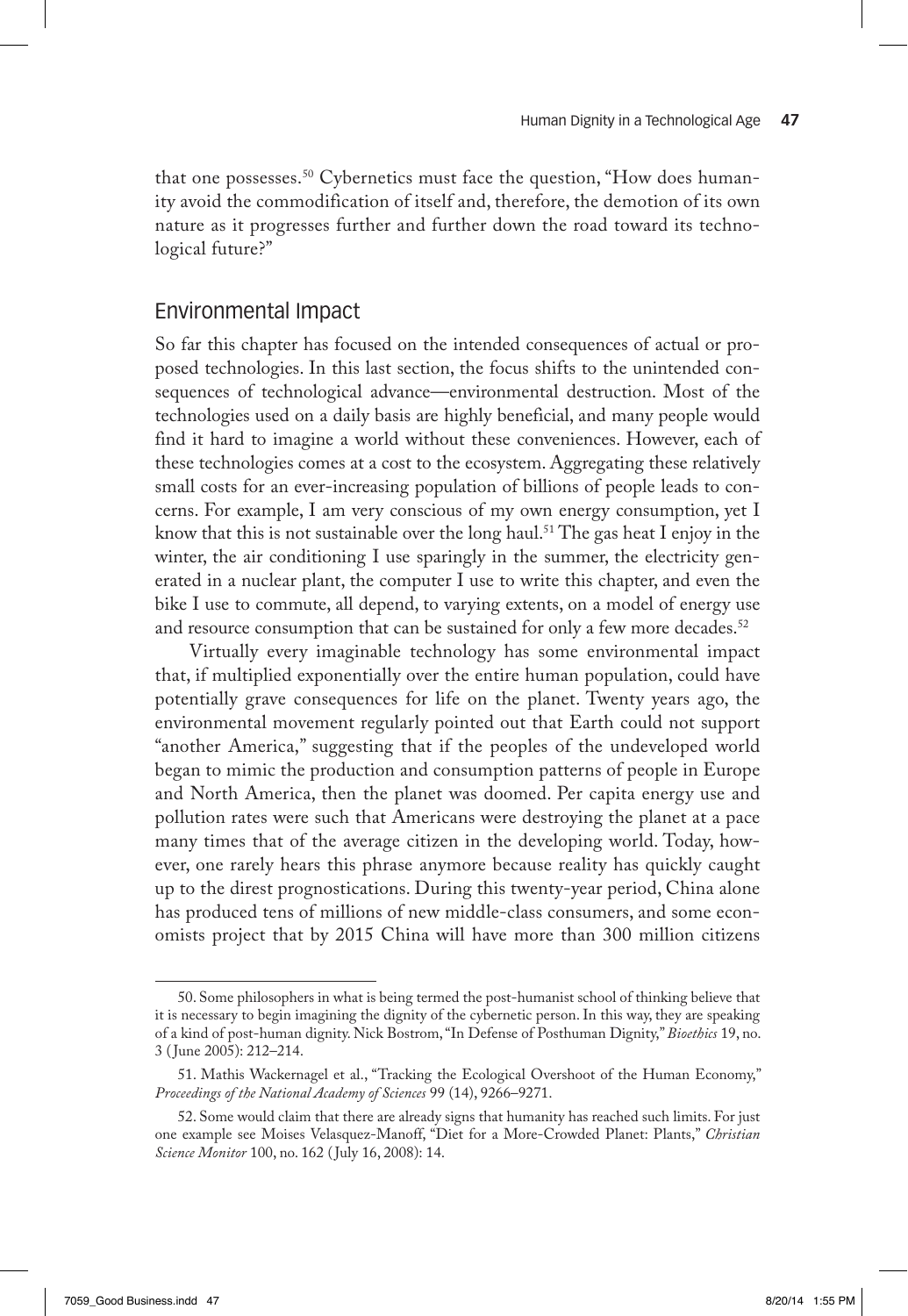living according to the standards of the Western middle class.<sup>53</sup> Whether Earth could support another America, it now is, due to the ever expanding global population growth and the massive expansion of the middle class, especially in China and India.

Fortunately, there appears to be growing awareness of the impact of humans on the environment, and a small but significant minority realizes that it might have dire near-term consequences. The question, from the perspective of CST, is how this awareness might challenge the traditional notions of human dignity. First, are humans really distinct from the rest of creation given the growing realization of radical dependence on the symbiotic web of relationships called nature? Second, given their destructive potential, are humans really the crowning achievement of this creation? Third, how can the species that has caused so much environmental degradation be understood as the stewards of this same Earth?

For reasons noted previously, contemporary ecotheology challenges traditional notions of human dignity, especially aspects of the tradition that stress human moral exceptionalism—the notion that humans have a unique moral value in comparison to all other creatures. Frequently, this challenge is only implied; the radical novelty of ecotheology's ideas about humanity and its relationship to the rest of creation is rarely explored in depth. Most ecotheologians recognize the inadequacies of traditional Catholic/Christian anthropologies in relation to the epic environmental challenges the planet faces. However, many of those same theologians, in the next instant, recall the tremendous value of these same traditional notions, which have been the source and sustaining inspiration for many of the most noble and progressive movements of the last few centuries.

The question confronting Christians then is whether this is an either/or dilemma: do humans either choose traditional conceptions of human dignity and in so doing risk sacrificing life as we know it on this planet—or choose novel conceptions of human moral equivalency and risk undermining the moral and legal underpinnings of most of the Western religious and civil tradition?

Addressing this question requires identifying models of Christian ecotheology and examining the definition of humanity that emerges from each.<sup>54</sup> Five major categories of ecotheology emerge: traditional anthropocentrism, stewardship anthropocentrism, eco-justice, ecocentric deep ecology, and meta-ethical value theory. Traditional anthropocentrism, familiar to anyone conversant in traditional Christian moral doctrine, makes strict distinctions between the

<sup>53.</sup> Peter Ford, "Consumer tidal wave on the way: China's middle class. (Cover story)," *Christian Science Monitor* 99, no. 25 (2007): 1–12.

<sup>54.</sup> There are many examples of other categorizations of ecotheology, such as Laurel Kearns, "Saving the Creation: Christian Environmentalism in the United States," *Sociology of Religion* 57, no. 1 (1996): 55–70, and Raymond E. Grizzle and Christopher B. Barrett, "The One Body of Christian Environmentalism," *Zygon* 33, no. 2 ( June 1998): 233–253.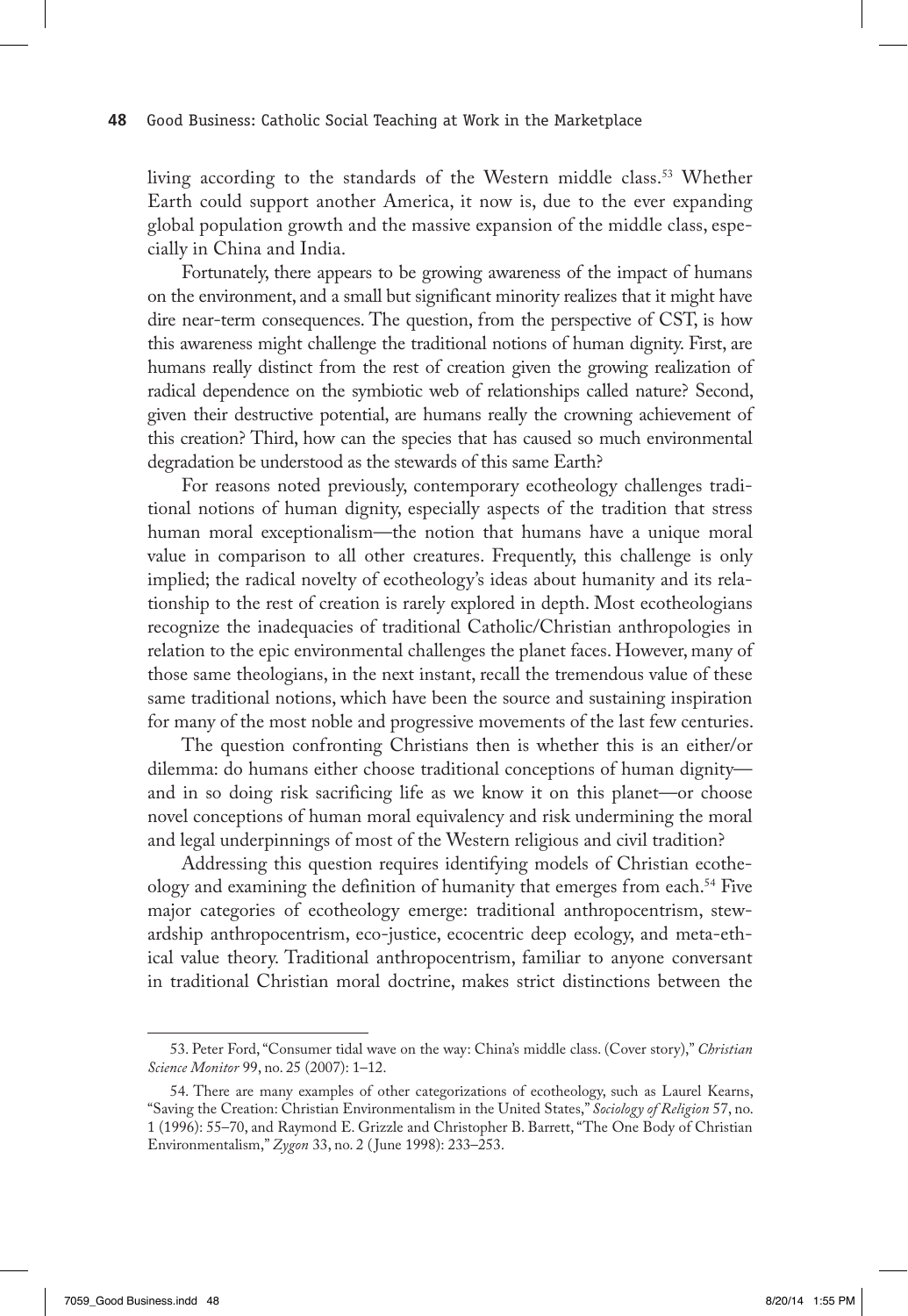inestimable, intrinsic value of human life and the calculable, extrinsic value assigned to the rest of creation. It casts God as a monarch, or a feudal lord, and, therefore, subjugating the rest of creation. Humans are understood as subjects of the royal divinity whose duty is to respect and obey the will of God.

Stewardship anthropocentrism maintains the distinction between human life and the rest of creation to some degree but places greater moral weight on the value of nonhuman creatures than traditional anthropocentrism.<sup>55</sup> This perspective falls short of equating the value of human life with the value of the rest of creation; however, it does advance Christian theology toward a more inclusive value theory that takes the natural world into account.

Eco-justice levels the ethical playing field between humans and the rest of creation. It transfers moral notions usually reserved for discussions of human social ethics—such as fairness, equity, and justice—and applies these to human behavior toward nature.<sup>56</sup> The moral equivalency of this perspective can be seen in its advocacy for radical action on the part of human society to reform its unjust and oppressive relationship with the rest of the created order.

Ecocentric deep ecology turns the discussion away from a human-centered focus and attempts to reconfigure the moral universe by focusing on the symbiotic interrelatedness of nature. Goodness is that which contributes to the flourishing of the ecosystem.57 Humans fade into the background of this philosophical landscape as a thoroughly integral part of a much wider web of life and existence.

Meta-ethical value theory radicalizes the ecocentric viewpoint in that it affirms the primacy of symbiotic interrelatedness but uses a more microscopic lens in its approach to nature. Often referred to as an "ethic of place," it claims that the starting point for any genuine ecotheology must be one's local and immediate encounter with nature<sup>58</sup>

<sup>55.</sup> Good examples of this model are David J. Bryant, "*Imago Dei,* Imagination, and Ecological Responsibility," *Theology Today* 57, no. 1 (April 2000): 35–50, and Judith N. Scoville, "Fitting Ethics to the Land: H. Richard Niebuhr's Ethic of Responsibility and Ecotheology," *Journal of Religious Ethics* 30, no. 2 (Summer 2002): 207–229.

<sup>56.</sup> Larry Rasmussen has done the most work in this category with books such as *Earth Community, Earth Ethics* (Maryknoll, NY: Orbis Books, 1996) and articles such as, "Is Eco-Justice Central to Christian Faith?" *Union Seminary Quarterly Review* 54, no. 3–4 (2000): 107–124. Other examples include John B. Cobb Jr., *Sustainability: Economics, Ecology, and Justice* (Maryknoll, NY: Orbis Books, 1992) and Rosemary Radford Ruether, *Gaia and God: An Ecofeminist Theology of Earth Healing* (San Francisco, CA: Harper Collins, 1992).

<sup>57.</sup> Examples of this perspective include the theology of Thomas Berry and his disciples. Thomas Berry, *The Dream of the Earth* (San Francisco, CA: Sierra Club Books, 2006). Another good example is Jan Deckers, "Christianity and Ecological Ethics: The Significance of Process Thought and a Panexperientialist Critique of Strong Anthropocentrism," *Ecotheology* 9, no. 3 (2004): 359–387.

<sup>58.</sup> Excellent examples of this type of ecotheology are Kirkpatrick Sale, *Dwellers in the Land: The Bioregional Vision* (San Francisco, CA: Sierra Club Books, 1985) and Douglas Burton-Christie, "The Spirit of Place: The Columbia River Watershed Letter and the Meaning of Community," *Horizons* 30, no. 1 (Winter 2003): 7–24.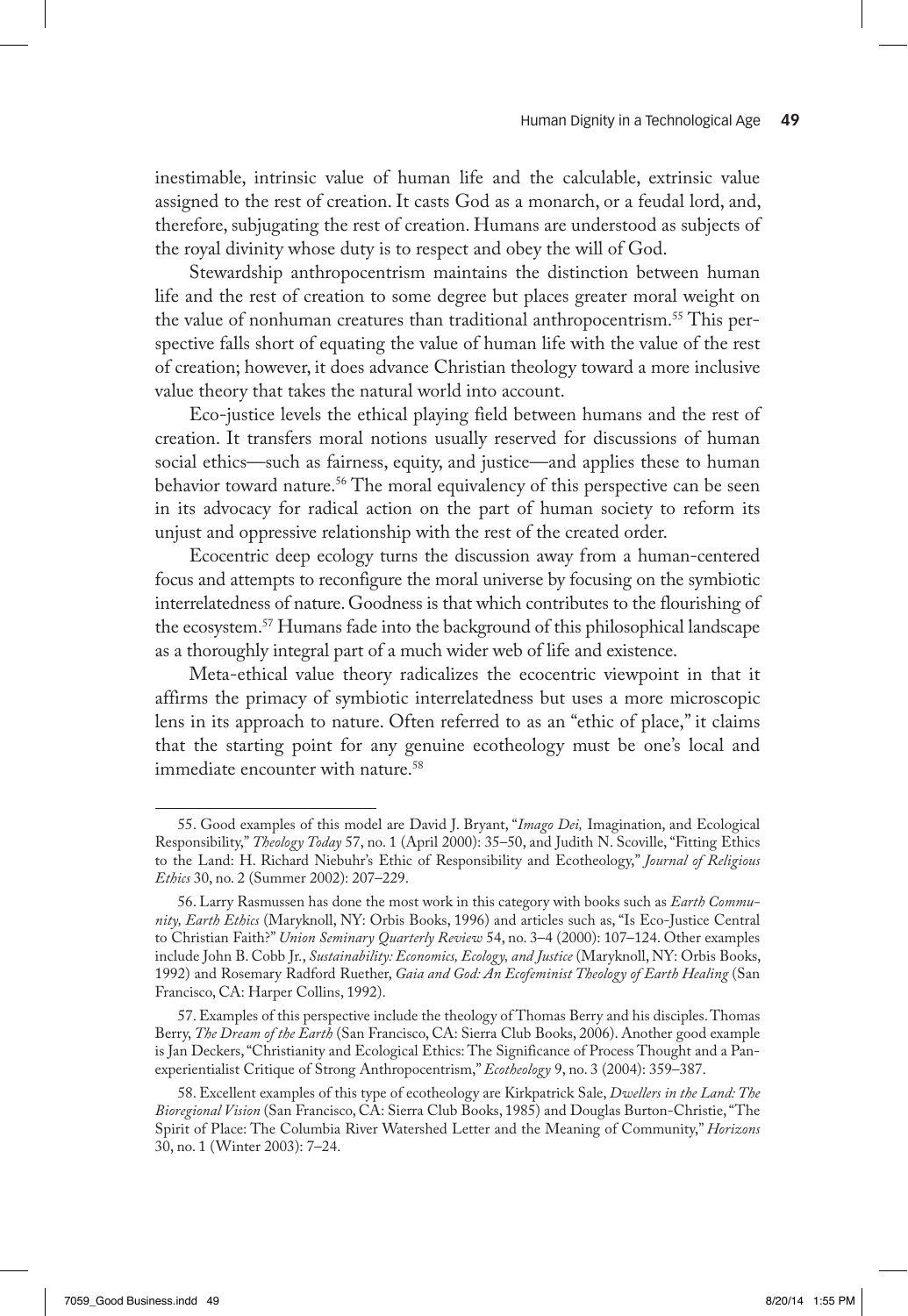$\overline{\phantom{a}}$ 

| Models of Christian Ecotheology            |                                                                                             |                                                                                                                 |                                                                                                                            |                                                                                                                                                    |                                                                                                                               |
|--------------------------------------------|---------------------------------------------------------------------------------------------|-----------------------------------------------------------------------------------------------------------------|----------------------------------------------------------------------------------------------------------------------------|----------------------------------------------------------------------------------------------------------------------------------------------------|-------------------------------------------------------------------------------------------------------------------------------|
|                                            | <b>Traditional</b><br>Anthropo-<br>centrism                                                 | <b>Stewardship</b><br><b>Anthropo-</b><br>centrism                                                              | Eco-Justice                                                                                                                | Eco-cen-<br>tric Deep<br><b>Ecology</b>                                                                                                            | <b>Meta-ethical</b><br><b>Value of</b><br><b>Place</b>                                                                        |
| Locus of<br>Value                          | Human life<br>has intrinsic<br>value; nature<br>has extrinsic<br>value.                     | All creation<br>has some<br>intrinsic<br>value; humans<br>possess ulti-<br>mate intrinsic<br>value.             | All creation<br>has equal<br>intrinsic<br>value; there<br>are no privi-<br>leged species.                                  | All creation as<br>a constantly<br>changing<br>process has<br>equal intrinsic<br>value; differ-<br>entiation and<br>individuation<br>are illusory. | The idea of<br>intrinsic value<br>only makes<br>sense in a<br>local, immedi-<br>ate context.                                  |
| <b>Ethical</b><br><b>Relation-</b><br>ship | <b>Entirely one</b><br>sided                                                                | Humans have<br>greatest value<br>although<br>some<br>reciprocity is<br>implied.                                 | Equality<br>implied by the<br>negation of<br>privilege                                                                     | Interdepen-<br>dence and<br>reciprocity<br>are central.                                                                                            | Resto-<br>ration and<br>reparation<br>of sundered<br>relationships                                                            |
| <b>Human</b><br><b>Mission</b>             | <b>Humans</b><br>should wisely<br>use nature to<br>achieve their<br>goals.                  | <b>Humans</b><br>should<br>manage the<br>complex<br>human/natu-<br>ral relation-<br>ship so that<br>all thrive. | <b>Humans</b><br>should<br>overturn and<br>radically<br>reform their<br>destruc-<br>tive and<br>oppressive<br>structures.  | Humans need<br>to rediscover<br>their place<br>within the<br>symbiotic<br>relationships<br>of nature.                                              | Humans need<br>to encoun-<br>ter nature<br>immediately<br>both within<br>themselves<br>and in their<br>ecological<br>setting. |
| God                                        | <b>Feudal Lord</b>                                                                          | <b>Benevolent</b><br><b>CEO</b>                                                                                 | Liberator                                                                                                                  | Panentheism                                                                                                                                        | Animating<br>Spirit                                                                                                           |
| Jesus/<br><b>Christ</b>                    | <b>Obedient Son</b><br>of the feudal<br>lord who<br>sacrifices<br>himself for all<br>people | Agent or rep-<br>resentative of<br>the benevo-<br>lent CEO who<br>is sent as a<br>teacher and<br>exemplar       | Agent or rep-<br>resentative of<br>the liberating<br>God who<br>fights oppres-<br>sions and<br>suffers the<br>consequences | All humans<br>are sons and<br>daughters of<br>God.                                                                                                 | Spirit Guide                                                                                                                  |
| <b>Sacrament</b>                           | Nature<br>is a mere<br>instrument.                                                          | Nature is<br>a valued<br>instrument.                                                                            | <b>Nature</b><br>reveals God's<br>liberatory<br>identity.                                                                  | Nature is<br>sacrament as<br>nature reveals<br>God.                                                                                                | Nature is<br>sacrament<br>as nature is<br>animated by<br>Spirit.                                                              |
| <b>Church</b>                              | Institution-<br><b>Bride of Christ</b>                                                      | People of<br>God-Pilgrim<br>People                                                                              | Church of the<br>Poor-Com-<br>munity of the<br>Oppressed                                                                   | Community of<br>Creation                                                                                                                           | Communion<br>with local<br>ecosystem                                                                                          |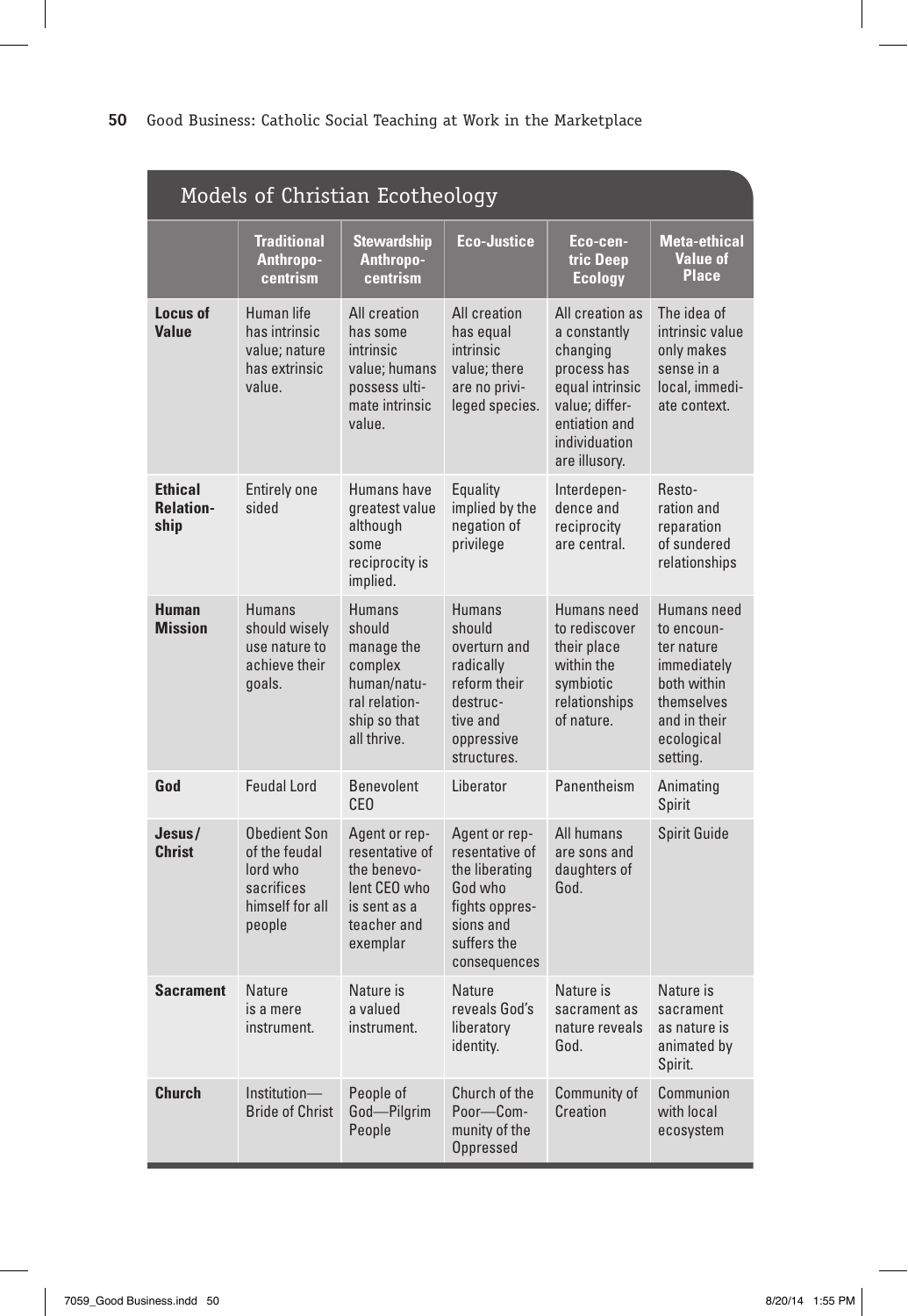This rather strict categorization of Christian ecotheology does not make clear the extent to which some ecotheologians have shifted freely between perspectives, and how most of them have done so unconsciously. Many authors have worked with multiple images of God, who could be a crusading liberator in one context and a few pages later be portrayed in very sterile, abstract, and transcendent terms as the animating principle undergirding the process of universal becoming. On the one hand, this fluidity of categories certainly leads to creativity and avoids the pitfall of theoretical notions becoming ossified or conceptually trapped.

However, these various theological models do not necessarily coexist peacefully, and some actually contradict the basic tenets of others. To talk in one context about God as a benevolent CEO who will ultimately guide humanity to eco-utopia does not always mesh well with the image of the church as a community of the oppressed in the next. Theoretical inconsistencies have the potential to lead to creative new insights, which is especially true when the authors are aware of them. However, more often, theoretical inconsistencies yield nonsensical theologies and lead to confusion, so it is important to have a clear map of the theoretical landscape.

Each of the ecotheological categories assumes a certain kind of natural order, which in turn presumes a place for human life in the cosmos.<sup>59</sup> The question is whether to endorse this vision and whether humans would even recognize themselves through this theoretical lens. Is there a privileged, special, or even identifiably distinct place for human existence in a realized ecotheological utopia? Is human dignity recognizably and qualitatively different from the dignity of other creatures, or is the difference only one of kind and not character? Does ecotheology demand a radical reconfiguration of the entire corpus of traditional Christian theology, or can remnants of that tradition inform and guide the way into an eco-friendly future?

One of the major unintended consequences emerging from humanity's awakening to its own toxic impact on the environment has been a thoroughgoing rethinking of philosophical anthropology. The longstanding notion that humans are qualitatively distinct from, and superior to, other creatures has been fundamentally challenged by an awareness of humanity's environmental sins, as well as a deepening scientific understanding of humans and their relationship to the vast web of life on Earth. More and more, it is becoming clear that only a deep ecological consciousness can rein in this destructive technological

<sup>59.</sup> These categories have been gleaned from various sources in ecotheology and from conversations with others working in environmental theology. Significant insight into these categories came from conversations with my colleague Kay Read, who has visually mapped human attitudes toward the natural world and come up with her own scheme of eight categories. Also, recognition is due to Willis Jenkins of Yale University since during his talk at the Annual Meeting of the Society of Christian Ethics in January of 2009 the inspiration and outline for these categories finally congealed.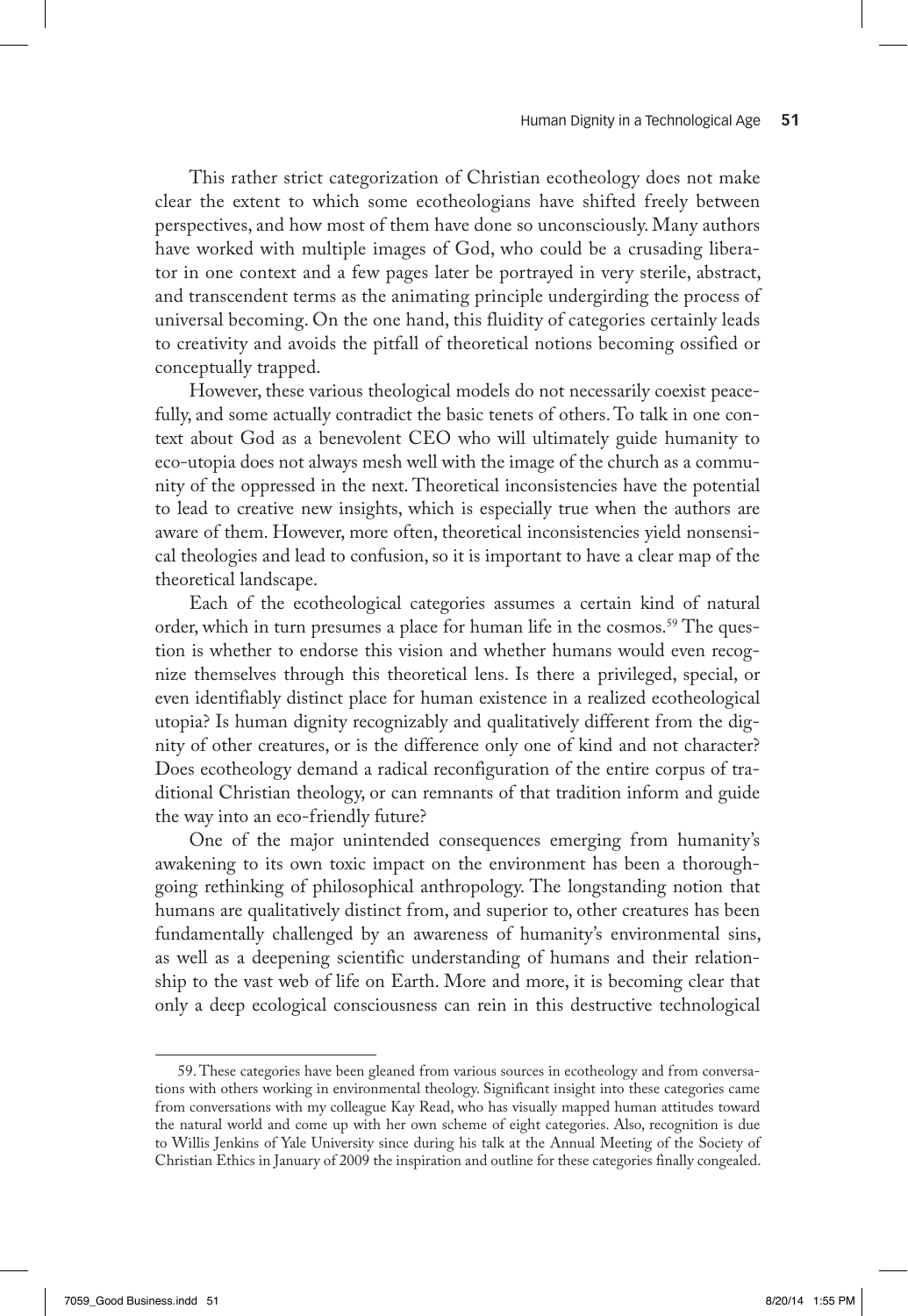trajectory. The idea that humanity is essentially distinct from the rest of creation and can use and consume the whole of creation as it sees  $fit^{60}$  seems to be giving way to recognition that humans are creation, and it is they.<sup>61</sup> Therefore, its use and consumption are no longer morally neutral, and an ethic of the subjectivity of creation is beginning to worm its way into the ethical consciousness of the major religions.

#### **Conclusion**

Traditional Western notions of human dignity, which undergird much of contemporary social and political theories about the value and status of the individual person, are being challenged by the development of certain cutting-edge technologies that stretch the boundaries of established concepts of humanity. Some of these technologies affect the way the human is conceived and raise questions about the repercussions these changes might have on notions of human rights in the near future. Advances in the high-tech industries of biotechnology, cybernetics, and environmental science pose threats to Western ideas about human dignity as well as offer opportunities to re-vision the human in novel and more inclusive ways. In the end, one can respond to these challenges by retreating to the safe confines of current conceptions of human dignity or by seeing them as an invitation to open dialogue with new technologies in order to discover weaknesses and inadequacies in the traditional philosophical anthropologies so they can be exposed, updated, and corrected. Only then can these important concepts once again play their prophetic and humanizing role in society.

This is not the first time in history that ideas of human dignity have been challenged. Historical periods of disease, pestilence, famine, and natural disaster have all raised questions about the notion that humans possess a unique status, granted to them in the moral universe by a loving and powerful God. Social institutions like slavery and hierarchical social systems like royalty likewise compromised the belief in human dignity among recent ancestors. Certainly the Enlightenment stands out as one of the many historical moments when political, economic, and philosophical ideas about the individual had a profound impact on how Western culture understood the human and the way each individual ought to relate to the common good. The scientific discoveries of this

<sup>60. &</sup>quot;There is a growing awareness of the sublime dignity of human persons, who stand above all things and whose rights and duties are universal and inviolable." *Gaudium et spes,* no. 27.

<sup>61. &</sup>quot;People will recognize the inherent value of creation and the dignity of all living beings as creatures of God." Catholic Bishops of the Pacific Northwest and Canada, "The Columbia River Watershed," p. 14, *http://www.thewscc.org/images/stories/Resources/Statements/colrvr-e.pdf*.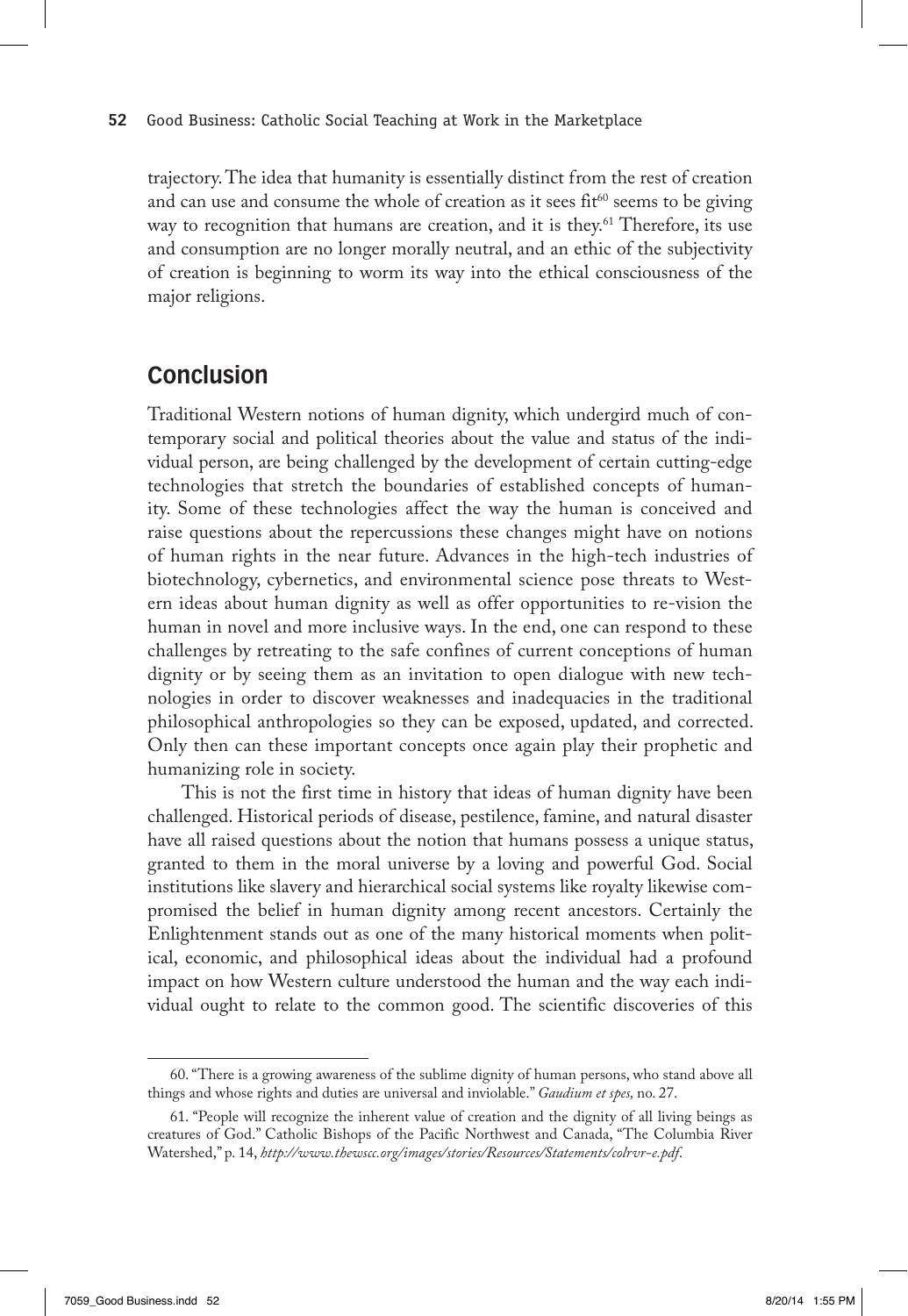same period, especially Galileo's rejection of a geocentric view of the universe, rocked Western notions of human exceptionalism and the widespread belief that the Earth was God's lonely little laboratory.

In the present moment, marked by a fascination with technological prowess, humanity faces a challenge similar to those encountered in other periods of human history. Because of rapidly advancing technology and its effect on humans and all other living creatures on the planet, traditional conceptions of human nature are no longer adequate and require reformation. Human dignity as an ethical formulation has been a reliable and inspirational tool for philosophers, religious leaders, policy makers, educators, and average citizens from a wide variety of cultures throughout the ages. It is an ethic worth preserving, but it cannot be preserved in amber. Like all other traditional philosophical and religious ideas, it will become dusty and useless if it is locked away like a museum piece. Human dignity theorists have to be willing to enter these dangerous dialogues and allow these precious ethical gems to be dynamically restored in the process.

#### **Case Study**

#### **Designer Babies: The Fertility Institutes**

A newlywed couple, madly in love, decides to conceive a child, but instead of turning out the lights and leaping into bed, they drive to the nearest fertility clinic for a genetic consultation. At the clinic, they are examined and tested. Eggs and sperm are taken from the prospective parents, who are then given a long form with a menu of checkboxes and asked to choose the various features they would like their child to have. Sound like a joke or a deleted scene from a sci-fi movie? Well this futuristic scenario is much closer than most people imagine. As Dr. Mark Hughes, the Director of the Genesis Genetics Institute, a large fertility laboratory in Detroit, and a pioneer of preimplantation genetic diagnosis (PGD), claims, "It's technically feasible and it can be done."<sup>62</sup>

Dr. Hughes goes on to say that no legitimate lab would offer such services because the scientific community would immediately ostracize it. However, assurances such as these offer cold comfort in a context in which one clinic, the Fertility Institutes in Los Angeles, has already flirted with offering its clients the ability to choose more than just the gender of their children.

*(continued)*

<sup>62.</sup> Gautam Naik, "A Baby, Please, Blond Freckles—Hold the Colic," *Wall Street Journal* (February 12, 2009), *http://www.online.wsj.com/article/SB123439771603075099.html*.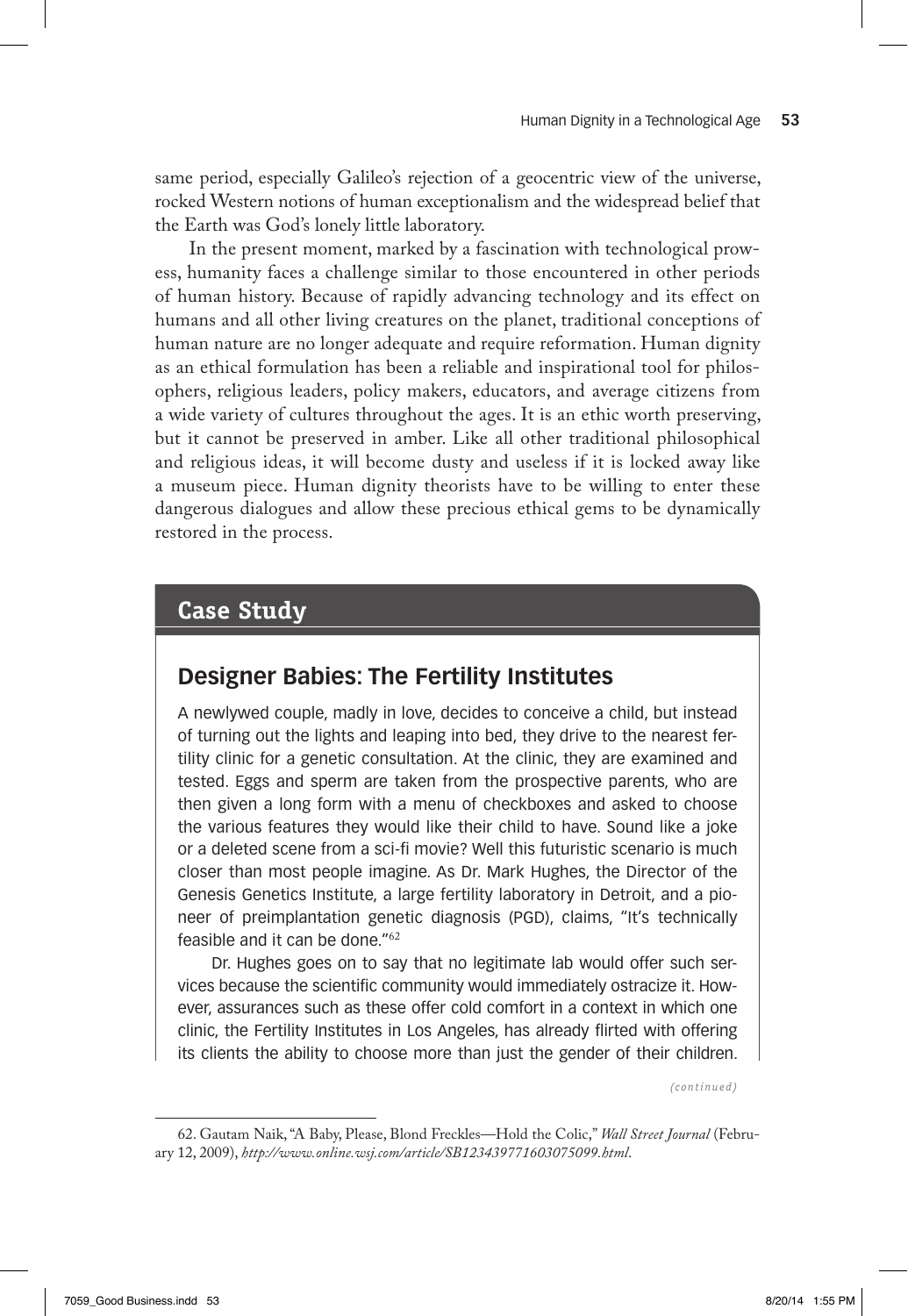#### **Case Study** *(continued)*

Dr. Jeffrey Steinberg, a leading figure in the field of *in vitro* fertilization, runs the clinic. He is convinced that "we not bury our heads in the sand and pretend these advances are not happening."<sup>63</sup> Dr. Steinberg and his colleagues claim that they can predict certain characteristics, such as eye color, hair color, and complexion, with 80 percent accuracy. They also feel certain that this is just the tip of the iceberg and have plans to implement every conceivable customization as these become available through the advances of genetic science.<sup>64</sup>

The Institute cannot change the DNA of the donating couple—if neither the mother nor the father has genes for green eyes, for example, then the Institute cannot give them a baby with green eyes. Yet within the constraints inherent in the DNA of the donating couple, The Fertility Institute is willing to screen embryos for these traits. The Fertility Institute wants to offer several other customizations, and many more are sure to be released in the coming years as the science behind screening for them is developed.<sup>65</sup>

In most contemporary technological societies, certain kinds of genetic selections are not only permissible but also desirable and beneficial in many instances. So, for instance, very few people have reservations about genetic screening for diseases and deformities before the implantation process; they want to ensure that the children born are not destined to lead lives of misery due to handicapping conditions that were easily preventable. Although more controversial than screening for disease and deformity, screening for gender has become customary in most countries, using the same PGD process in which a three-day-old embryo, consisting of about six cells, is tested in a lab.<sup>66</sup> Only embryos free of disease and of the desired gender—if the parents have also chosen to select for gender—are then implanted in the womb.

Take the case of Cindy and John Whitley. Their first child died at the age of 9 months from a deadly genetic disorder called spinal muscular atrophy. Genetic analysis uncovered that the Whitleys statistically had a 1 in 4 chance of creating a child with spinal muscular atrophy each time they conceived. Unwilling to risk having another child with

*(continued)*

<sup>63. &</sup>quot;'Designer Babies' Ethical?" *CBS News* (March 3, 2009), *http://www.cbsnews.com/stories/2009/03/03/earlyshow/health/main4840346.shtml*

<sup>64.</sup> Keith Kleiner, "Designer Babies: Ready or Not Here They Come," *Singularity Hub* (February 25, 2009), *http://www.singularityhub.com/2009/02/25/designer-babies-like-it-or-not-here-they-come/*.

<sup>65.</sup> Ibid.

<sup>66.</sup> Naik.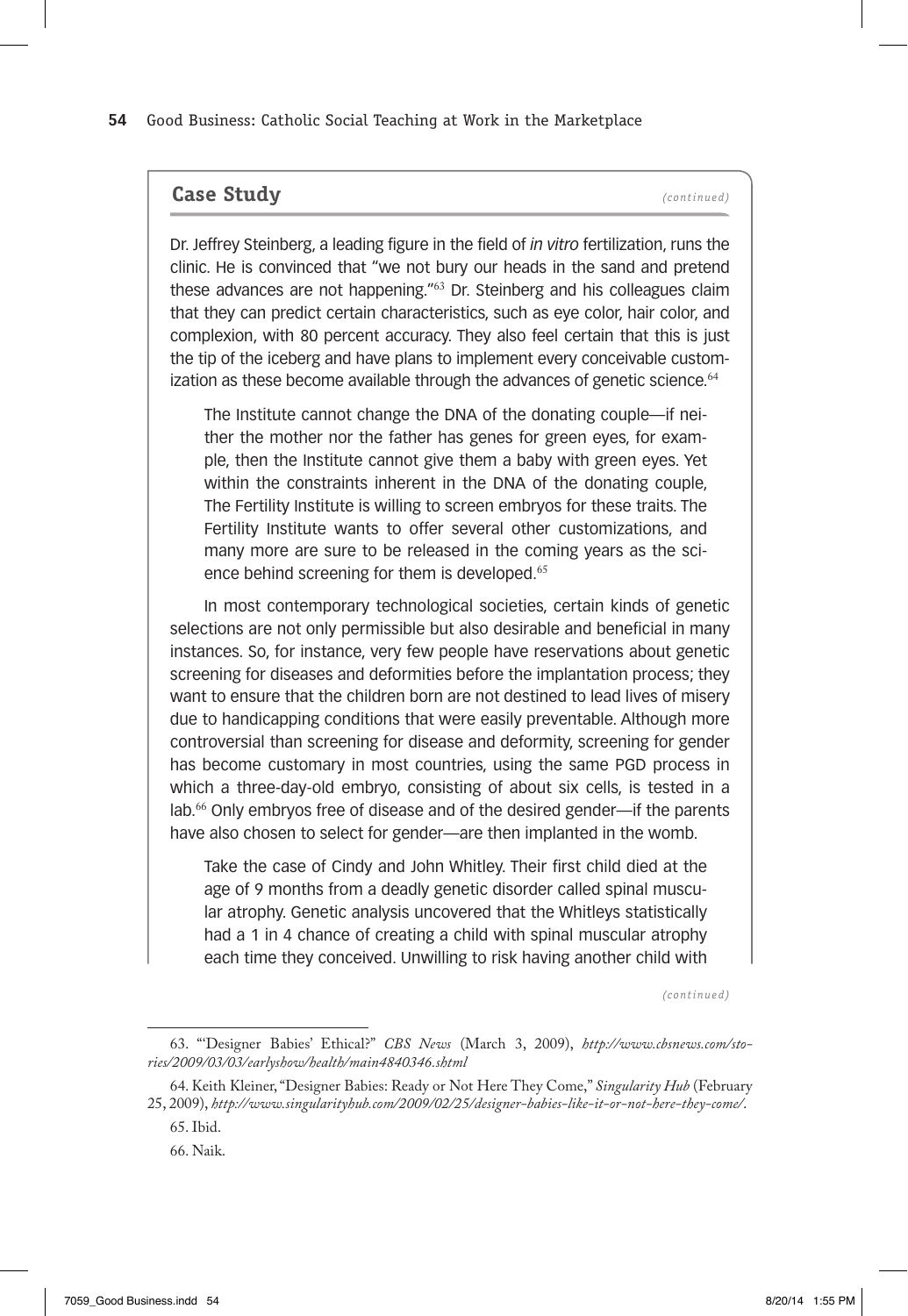#### **Case Study** *(continued)*

the deadly disorder, the Whitleys used PGD to conceive three children, all healthy.<sup>67</sup>

However, the science of PGD, like all other sciences, is in a constant state of discovery, and the potential services it offers to couples seeking assistance continues to expand. Embryo screening has recently been used to create "savior siblings"—healthy spare embryos left over from the screening process that can be harvested to treat serious illness in the implanted embryo. It has also been used to weed out embryos carrying markers for diseases, such as breast cancer or other diseases that might not strike a person until much later in life. There are also rumblings that the technology has been used in cases of so-called "negative screening" in which, for instance, a child born to deaf parents is selected to be deaf him or herself.<sup>68</sup>

This science also raises the specter of eugenics and the development of a "master race." Even scientists who favor this kind of genetic choice recognize that only select individuals who live in highly developed technological cultures will have access to these types of procedures. Due to the costs and to the fact that, in most cases, these procedures will be deemed "elective" and, therefore, not covered by insurance or national health plans, only the relatively wealthy will be able to modify their offspring. Many ask whether this kind of genetic selection based on economic standing sets up a situation in which the process of natural selection will be replaced by a class-based evolution of the human species, in which members of a certain elite class will be able to generate offspring who are "superior" competitors and who represent a genetic "master race."<sup>69</sup>

A recent poll conducted by the New York School of Medicine demonstrates some degree of support for the notion of designing a better child. A majority of 999 people who sought genetic counseling said they supported genetic screening for eliminating disease, mental retardation, and blindness. Once again, such opinions tend to be relatively noncontroversial in American culture. However, the same survey revealed that 10 percent of the respondents supported genetic screening for both athletic ability and height and that 13 percent would use the procedure to achieve superior intelligence.<sup>70</sup>

Given the current state of genetic science, successful and consistent characteristic enhancement is very difficult to achieve. Even the simplest

*(continued)*

70. Ibid.

<sup>67.</sup> Ibid.

<sup>68.</sup> Ibid.

<sup>69.</sup> Matt Collins, "The Need to Regulate 'Designer Babies,'" *Scientific American* (May 4, 2009), *http://www.scientificamerican.com/article.cfm?id=regulate-designer-babies*.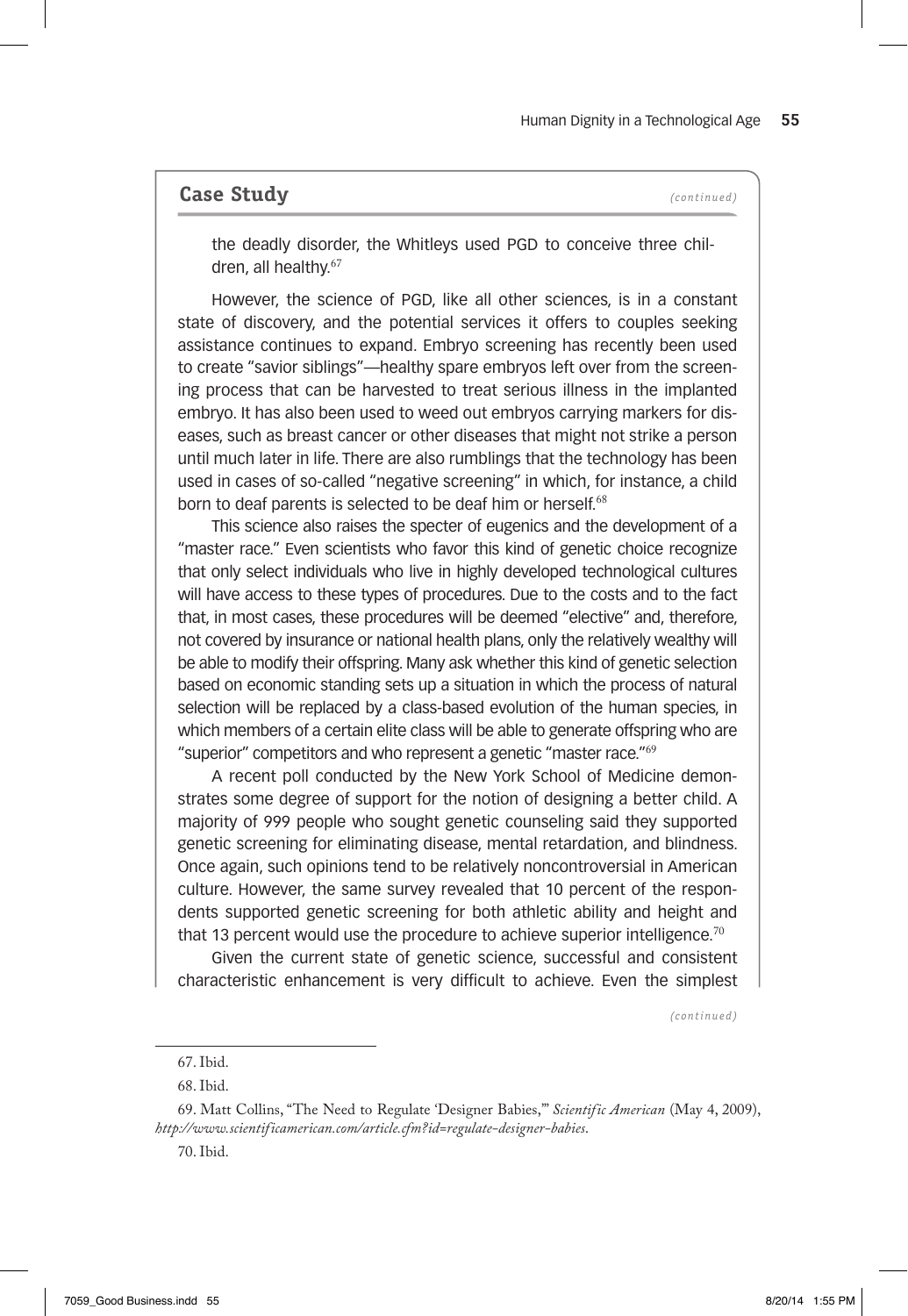#### **Case Study** *(continued)*

traits such as hair and eye color appear to be the product of multiple genetic and environmental factors, and knowledge of what these factors are and how they can be manipulated is incomplete, although increasing daily. More complex characteristics such as intelligence, athleticism, and happiness present enormous hurdles to geneticists attempting to identify the control mechanisms for these traits. Most of these characteristics require modification of the environment through development, rehearsal, and practice as children, adolescents, and adults in order to bear full fruit. Add to this complexity that there is no single cultural definition of "intelligence" let alone "happiness," and one begins to understand the difficulties associated with trying to genetically manipulate these characteristics at birth.

A few short months after announcing his clinic's ability and intention to offer hair, eye, and skin color as optional traits to their lab customers, Dr. Steinberg backed away from this commitment—after making "an 'internal, self-regulatory decision' to scrap the project because of 'public perception' and the 'apparent negative societal impacts involved.'"71 However, most commentators agree that this change of heart on the part of one person at one clinic in Los Angeles will have no appreciable effect on the ever-increasing capacity to choose the traits of offspring.<sup>72</sup> Many are calling for government regulation; however, others contend that with the globalization of genetic sciences, these regulations will not be enforceable unless they can somehow be enacted internationally. Barring this unlikely eventuality, any country's national laws will have little or no effect on the inevitable march toward designer babies.

#### **Ouestions**

- **1.** How does the choice of personal characteristics for one's children differ from choosing features for any other product?
- **2.** Should parents have the right to purchase these traits from providers of fertility services as they purchase other consumer goods?
- **3.** What does human dignity theory have to say about the increasing capacity to determine the characteristics of one's offspring?
- **4.** In this case, the values of scientific advancement, the freedom to choose, and the dignity of the human are weighed against one another, sometimes in contentious ways. How might all of these values be preserved without sacrificing one or the others?

72. Ibid.

<sup>71.</sup> Collins, "The Need to Regulate 'Designer Babies.'"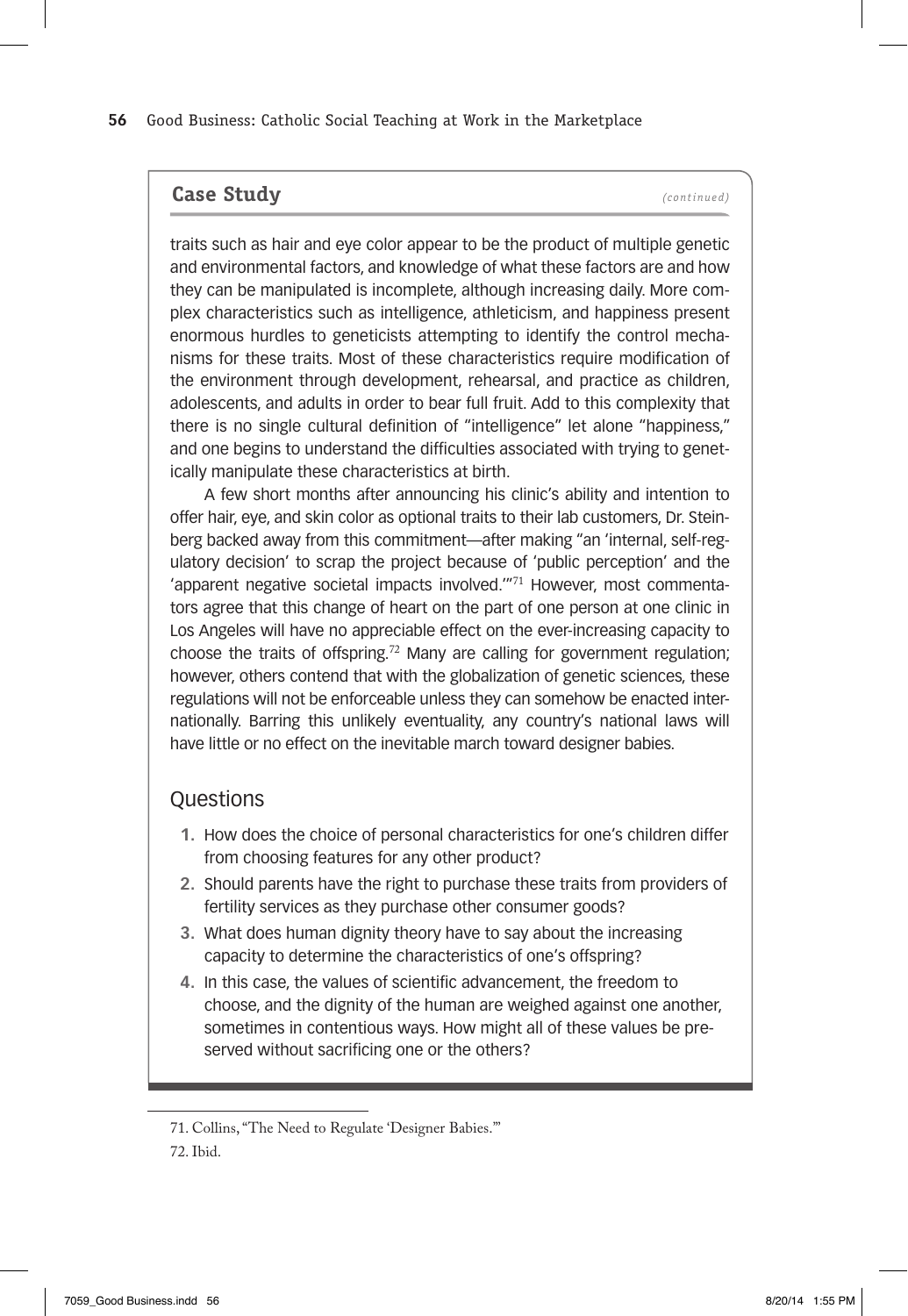### **Case Study**

#### **The People's Car**<sup>73</sup>

Tata Motors of India was established in 1945 as a locomotive manufacturer and in 1954 branched out and began manufacturing commercial vehicles. It ended a fifteen-year collaboration with Daimler Benz of Germany in 2010, and now, at the end of the first decade of the twenty-first century, Tata Motors is one of the largest automobile manufacturers in India with annual revenues in excess of \$14 billion. Today the company makes passenger cars as well as multi-utility, light, medium, and heavy commercial vehicles. The company exports its vehicles around the world and employs more than 1,400 engineers and scientists in six research and development centers in India, South Korea, Spain, and the United Kingdom.

In 2003, Tata Motors decided to design and manufacture the Nano, a tiny car costing around  $$2,500$ .<sup>74</sup> The company targeted the segment of the personal transportation market currently filled by motorbikes. The ideal consumer for the Nano would be individuals currently unable to afford a car and who use motorbikes as a form of family transportation. By 2009, the first Nanos began hitting Indian showrooms, and consumers immediately saw how this car offered all of the benefits of their automotive competitors, like Maruti and Suzuki, yet did so at an affordable price. The Nano was being touted as the car for the masses—at least that is what everyone at Tata assumed at first.

The automotive industry has been a major contributor to a number of airborne pollutants and has been identified as a significant factor in global climate change as well. Overall the transportation sector contributes about 24 percent to global carbon emissions. Cars and other light duty vehicles contribute about 10 percent to the global carbon emissions produced by carbon fuels, and in the car category, the small-car segment makes up the largest share of carbon emissions at 25 percent. Experts claim that this outsized contribution by the small-car segment is due to the fact that there are so many more of these vehicles on the road than of any other variety. The environment must also contend with the exponential growth in the number of vehicles of all kinds worldwide, from 50 million in 1950 to 580 million in 1997, a trend that seems unlikely to abate any time in the near future. If anything, the rate of vehicle production will likely increase as India and China add unprecedented numbers of new middle-class consumers every year. In fact, projections show that the number of vehicles on the road will triple between 2014 and 2050.

*(continued)*

<sup>73.</sup> This case study is based on a case study written by Shankar Narayanan, "Tato Nano: Environmental Concerns," which can be found at *www.caseplace.org*.

<sup>74.</sup> *http://tatanano.inservices.tatamotors.com/tatamotors/.*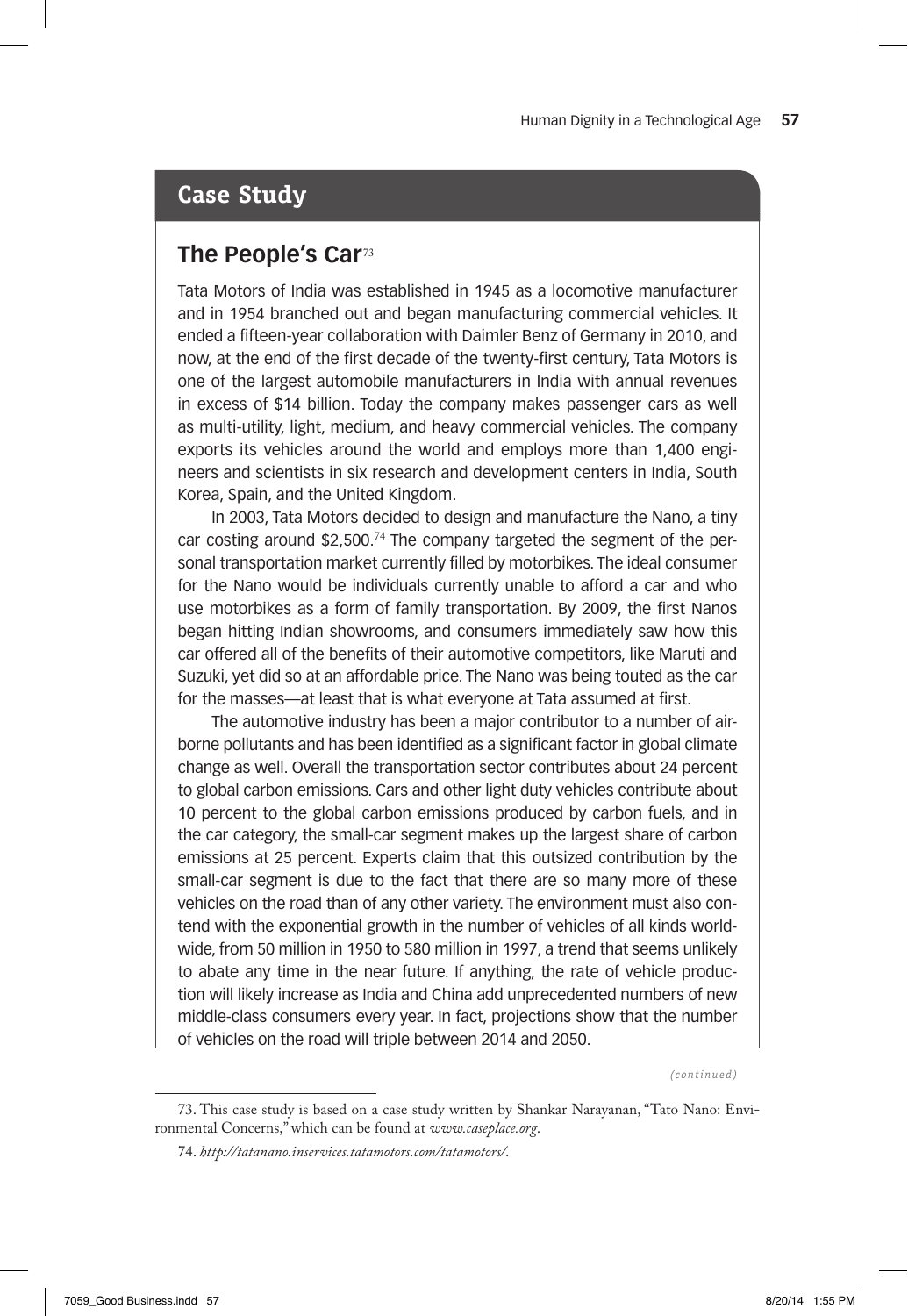#### **Case Study** *(continued)*

When it was unveiled in 2008 at the Auto Expo in New Delhi, the Nano was marketed as the People's Car. In spite of its diminutive size, the vehicle is designed as a family car, with seating for four passengers and generous interior space. It is an all-aluminum construction, which makes it exceptionally, light and the two-cylinder, fuel-injected engine and rear-wheel drive allow very good gas mileage. The Nano meets and exceeds all regulatory requirements in the markets where it is sold, which now includes most of the European Union. It has been touted as the product that will make car ownership an achievable goal for as many as 14 million Indian families, who currently cannot afford products from other manufacturers. The introduction of the Nano has lowered the cost of an entry-level car in India by 30 percent. Tata has broken through a major milestone in the mobility paradigm and is creating a whole new segment in the existing transportation market.

In addition to great gas mileage, solid safety, and low cost, the Nano also boasted having tailpipe emissions performance that exceeded all regulatory requirements of both India (Bharat III) and the European Union (Euro III). In fact, it had lower emissions than the motorbikes it was designed to replace. This combined with the lower fuel efficiency of most other cars meant that the Nano would provide low-cost transportation with a lower carbon footprint.<sup>75</sup>

However, in spite of all these positives, concerns emerged about the Nano's potential to degrade air quality and contribute to global climate change. The principal concern had to do with the potential popularity of an ultra-cheap car for the masses and how this would increase people's reliance on the automobile, rather than bicycles or mass transit, as their primary mode of transportation. J. D. Power Asia Pacific projected that the Nano will likely sell 100,000 units per year through 2013 and possibly double that number by 2014. An Indian rating agency claims that the Nano could increase overall automobile sales by 20 percent in its first year of production and has the potential of expanding the car market in India by 65 percent.

Additionally, some predict that the Nano will spur other manufacturers to slash prices on their vehicles and launch their own minicars, further exacerbating this trend toward greater reliance on cars. This expansion of the sheer volume of cars on the streets of India's crowded cities would intensify the already heavy congestion, which would, in turn, increase tailpipe

*(continued)*

<sup>75.</sup> The engine will require finer tuning in order to reach the highest and most strict emission standards of Euro IV. The company itself appears to be dedicated to being seen as an environmentally conscious manufacturer as can be seen at its website, *http://www.tatamotors.com/our\_world/ we\_care.php*.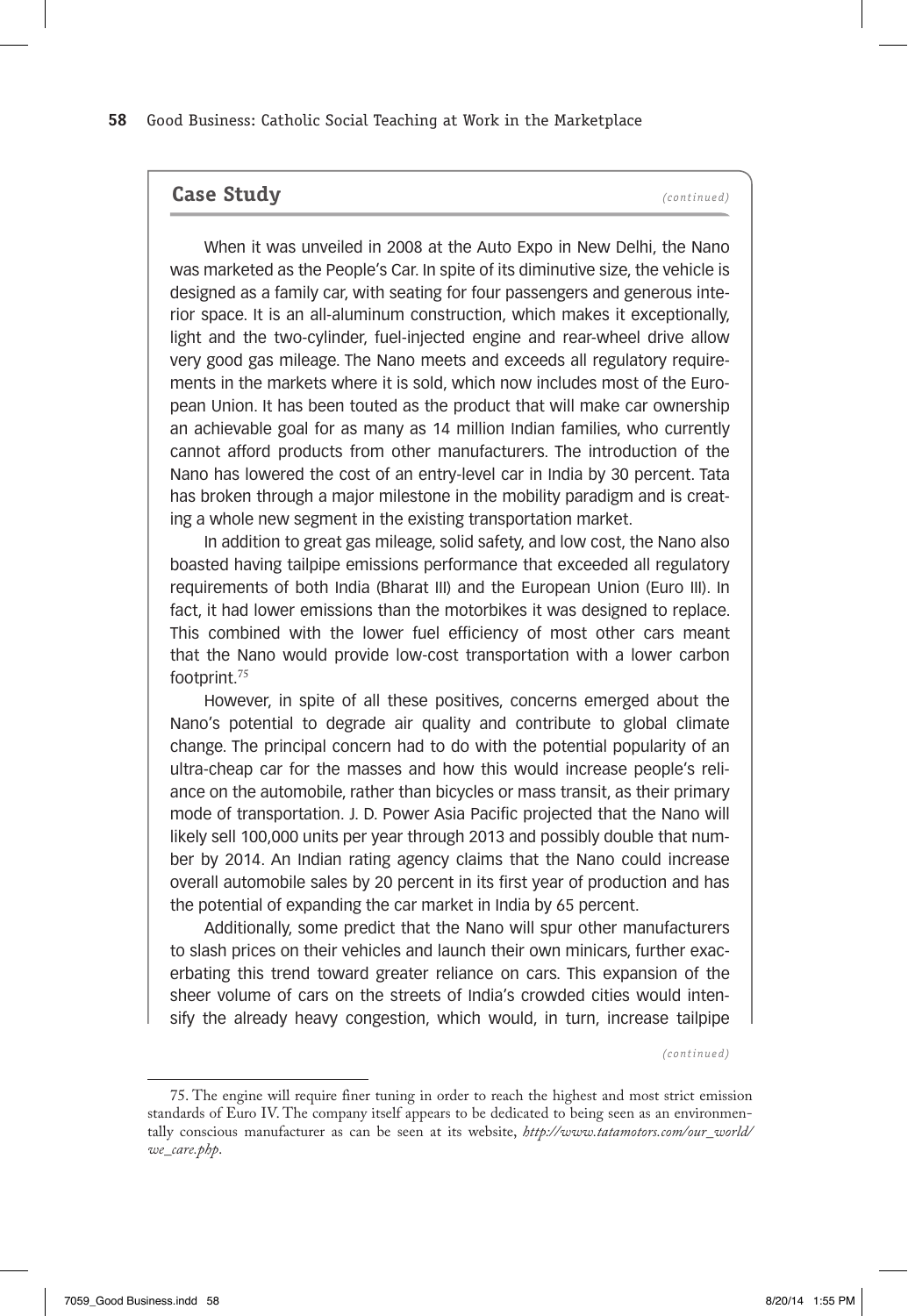#### **Case Study** *(continued)*

emissions. Average speeds in major Indian cities such as Mumbai and Delhi have already fallen to 10–12 km/hr., and with the deluge of cars that the introduction of the Nano portends, this figure could easily drop to 5–10 km/hr. A study by the World Bank demonstrated that car emissions rise dramatically when average speeds fall below 40 km/hr. and spike even higher once speeds drop below 20 km/hr. Fuel consumption was four to six times as high at 5–10 km/hr. as it was at 40 km/hr., with corresponding tailpipe emissions. Tata based its emission claims for the Nano on ideal driving conditions, which assumed drivers would travel above 40 km/hr. Under actual conditions in the most crowded areas of India, the environmental impact of the Nano appears much bleaker.

#### Questions

- **1.** Does the Tata Nano represent an egalitarian dream, as the company and its supporters claim, or an environmental nightmare, as environmentalists and others suggest? Explain.
- **2.** In this case, two different principles of CST potentially clash. On the one hand, there is the egalitarian thrust of making a social good more accessible to a greater number of people who could not otherwise afford this product. On the other hand, this product could have a dramatically negative impact on the environment. How would you resolve this ethical dilemma?
- **3.** If you were an executive with decision-making power at Tata, what would you recommend? How would you deal with these conflicting values?
- **4.** If you were an Indian consumer with a small family that had to get around the busy and dangerous streets of Mumbai on a motorbike, what would your attitude be toward the Nano? Would you be tempted to buy one?

#### **For Further Reading**

- Atkinson, Paul, Peter E. Glasner, and Margaret M. Lock. *Handbook of Genetics and Society: Mapping the New Genomic Era.* London: Routledge, 2013.
- Cunha, Mario Viola de Azevedo. *New Technologies and Human Rights Challenges to Regulation.* Farnham, Surrey, England: Ashgate, 2013.